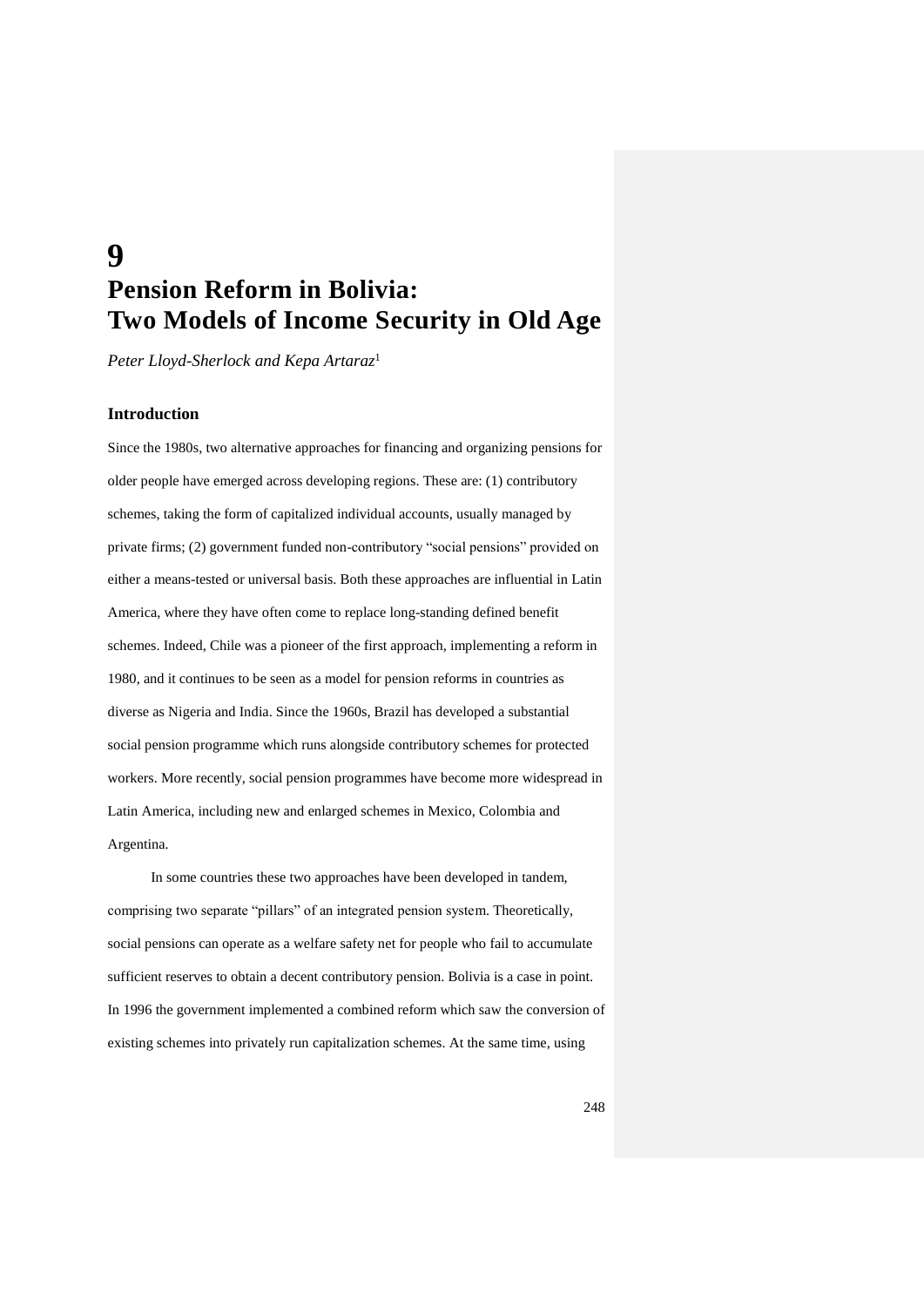finances from the privatization of state-owned enterprises, the government established a new, universal social pension programme: Bono Solidario (Bonosol). Since that time, Bonosol (and its successor Renta Dignidad) has received considerable international attention and is considered by many to be a model of best practice for pension policy in low income countries (Willmore 2007). Less attention has been paid to the new contributory system, but most evaluations are less than positive about its achievements (Fretes-Cibils et al. 2006).

This paper compares the effectiveness of Bolivia's social pension and its contributory system as tools of income security for older people. We focus on several aspects of their performance: coverage of older people, cost and financial sustainability, administrative efficiency and effects on income distribution. The next section summarizes key elements of the two approaches, reviews international experiences and identifies policy challenges. We then provide some relevant context for the Bolivia case study, before examining the performance of each model. Comparing these distinct approaches within a single country provides important policy lessons, particularly for low-income countries. The chapter draws on a wide range of secondary and grey literature, as well as interviews with key policymakers.

## **<H1>Contributory versus Non-contributory Pension Models in Latin America</H1>**

Latin America was a pioneer region in the introduction of contributory pension programmes, with funds for a wide range of occupations dating back to before the First World War (Mesa-Lago 1978). Across this region, the middle decades of the 20th century saw continued extensions to pay-as-you-go (PAYG) contributory pension provision for new sectors of the formalized labour force. This was closely associated with economic models of state-led industrialization and the growing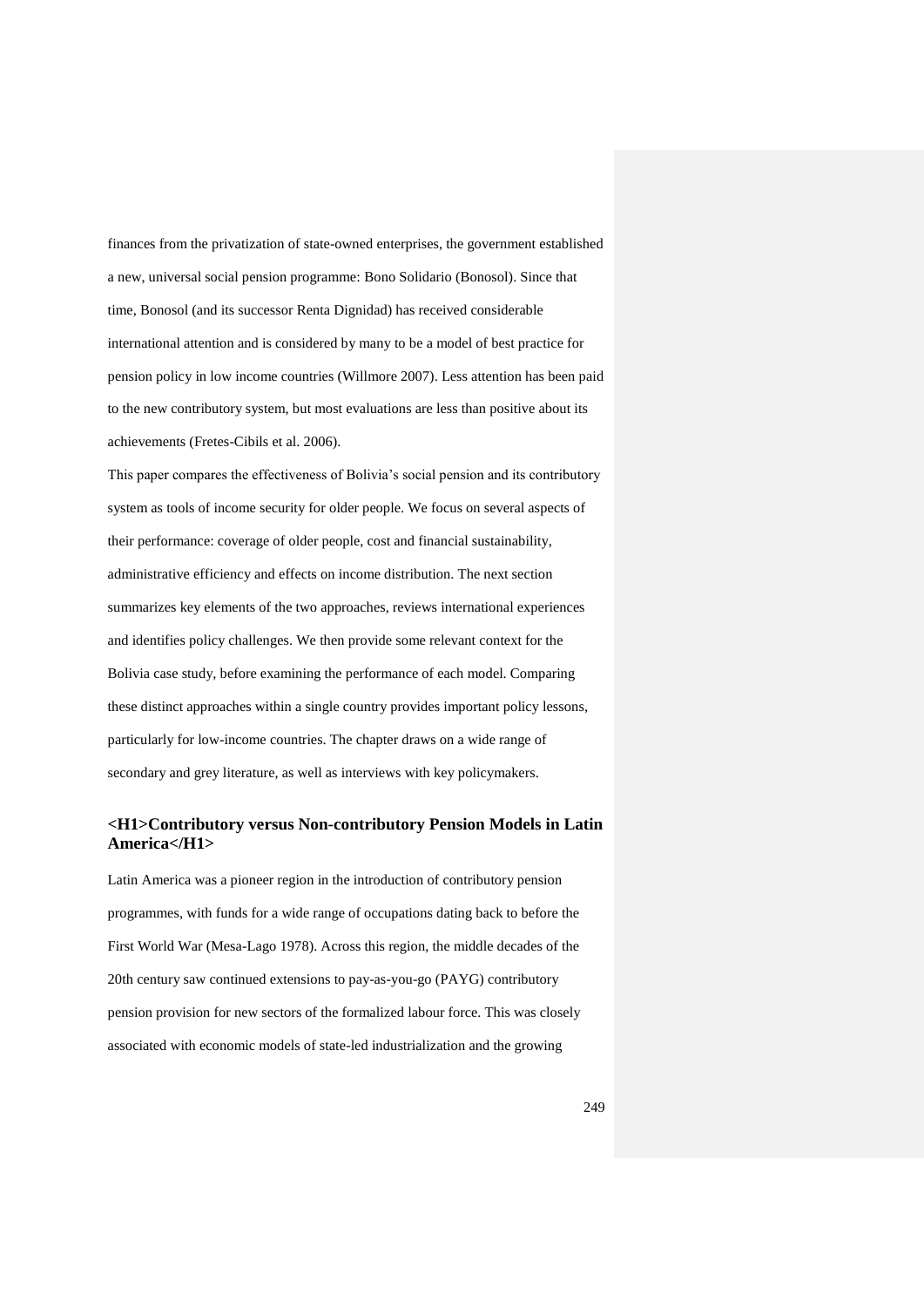political leverage of labour unions representing formal sector workers. By the 1980s both the economic model and the model of contributory pension expansion entered a period of prolonged crisis (Mesa-Lago 1989). The failings of Latin America's contributory pension schemes included limited coverage of workers outside the formal sector of the economy and growing indebtedness, due to failures to maintain equilibrium between contributions and liabilities. This financial imbalance had a range of causes, including high rates of evasion, poor returns on investments, corruption, excessive administrative costs and unrealistic entitlements (such as low retirement ages and, in some cases, high pension values). At the same time, government bail-outs made contributory pension schemes highly regressive, redistributing wealth from informal sector workers to the most highly paid formal sector workers. This added to the region's notorious rates of income inequality.

Since the 1980s, most Latin American countries have attempted to implement radical contributory pension reforms. Chile led the way in 1980, obliging new entrants into the workforce to take out pension plans with private fund managers rather than with the state pension scheme (Barrientos 2004a). These new private funds were organized on a fully capitalized basis, thus breaking the financial imbalances of the old state-run schemes. The Chilean reforms were initially viewed as successful, with pension investments generating high rates of return (Vittas and Iglesias 1992). Within a few years, they had inspired a new "Three Pillar" model of pension governance championed by the World Bank, the International Monetary Fund (IMF) and a range of other influential development agencies (World Bank 1994; Charlton and McKinnon 2001).

In much of Latin America, pension privatization and the Three Pillar Model have yielded disappointing results and have attracted much criticism (Müller 2003;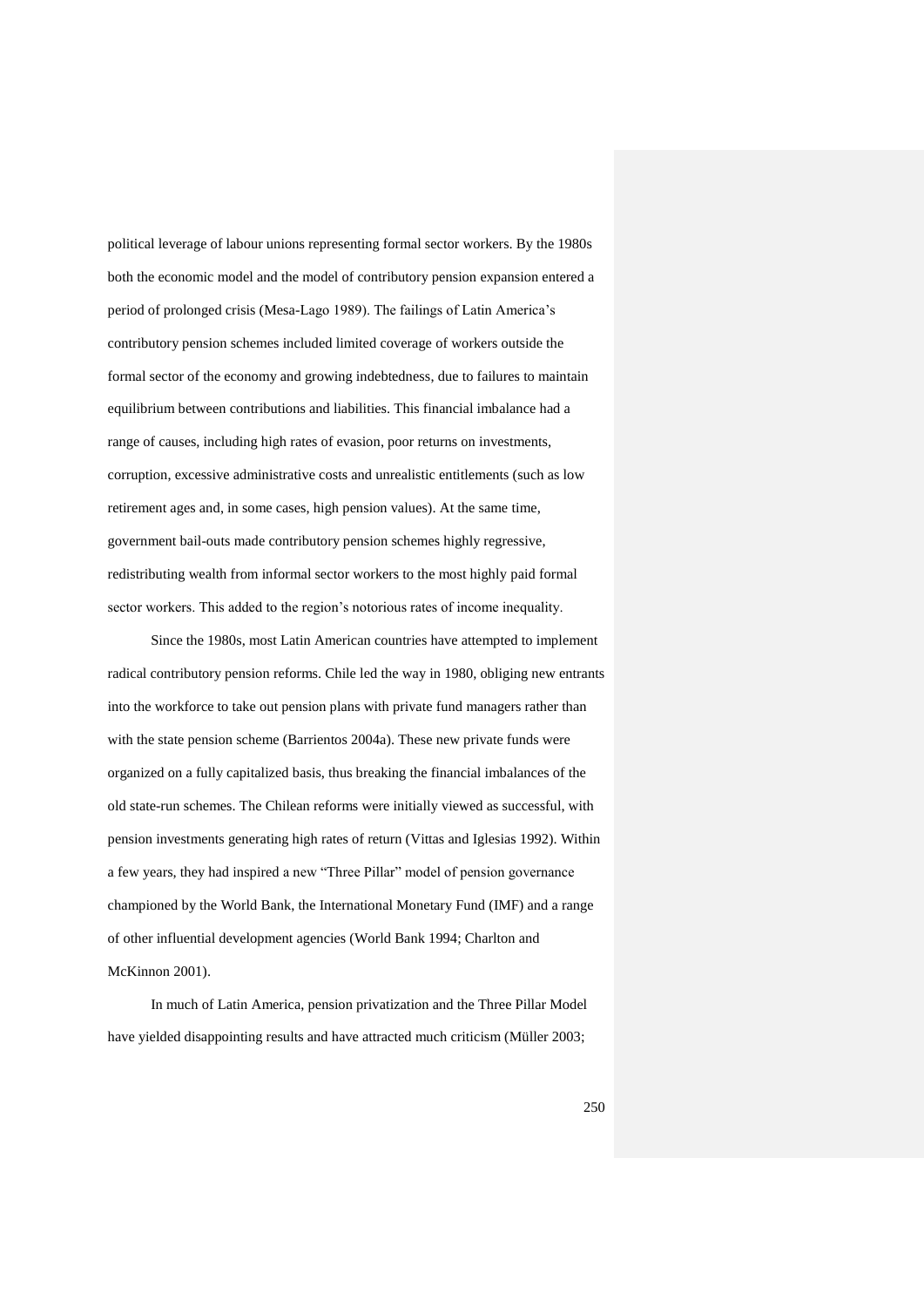D'Haeseleer and Berghman 2004). First, it quickly became clear that an effective private pension market requires strong state regulation. There is evidence from a range of developing countries that many private funds charged exorbitant management fees, as well as channelling large amounts of finance into marketing and advertising their products (Dobronogov and Murthi 2005; Riesco 2005). Second, in many countries, rates of return for private pension investments have been erratic, falling short of reformers' optimistic predictions. In recent years, even the World Bank has accepted that the global instability of financial markets, and especially in developing countries, threatens the long-term reliability of returns through a worker's contributory lifespan (Orszag and Stiglitz 2001). This has been manifested during the current global economic crisis, which has led to sharp losses on pension fund investments in developing countries ranging from 8 to 50 per cent in 2008 (World Bank Human Development Network 2009). Third, the loss of younger workers to new private pension funds left state pension schemes with members who were close to

retirement or already receiving pensions. Governments were required to directly make up for the lost contributions of younger workers, which meant that public spending on pensions actually rose rather than fell. In Chile, for example, these costs are estimated to have been equivalent to 4 per cent of gross domestic product (GDP) annually between 1980 and 2000 (Edwards 1998). Fourth, claims that greater public faith in the transparency of private management would lead to increased participation have not borne fruit. In many countries, shrinking formal sector employment has led to falls, rather than rises, in pension coverage (Barrientos 2004b) whereas workers in the informal economy rarely contribute to pension funds.

By the start of the 21st century, the credibility of the Three Pillar Model had diminished, although similar reforms were still being discussed or implemented in

**Commented [CE1]:** AQ Should this be World Bank Human Development Network, as per bibliography? KA: yes, I guess so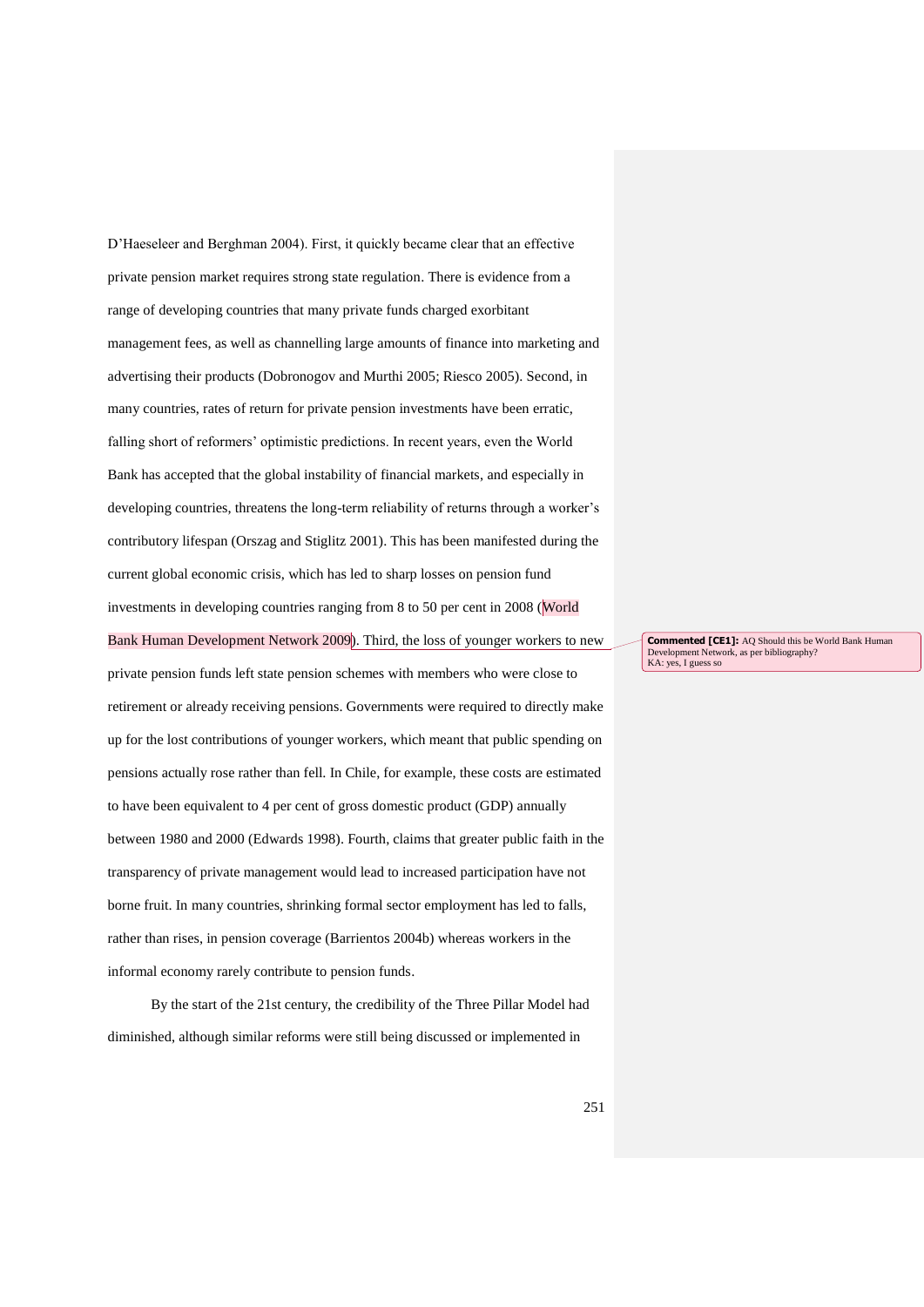parts of Asia and sub-Saharan Africa. At the same time, a new reform agenda began to emerge, highlighting the potential of non-contributory "social pension" schemes for providing income security for the poorest old people (HelpAge International 2006). Within Latin America, increased attention came to be paid to the Brazilian approach to pension provision. This combines contributory schemes for formal sector workers with a substantial set of social pensions for retired workers and the urban poor. Studies of Brazil's combined approach claim that it not only reduced poverty among older people, but that benefits were shared across entire households, and could contribute towards family solidarity and improved health and education outcomes (Schwarzer and Querino 2002; Lloyd-Sherlock 2007). In the case of Brazil, entitlements to social pensions and the rural pension depended on claimants' labour history or were means tested. This was to contrast with the model Bolivia has more recently adopted. Here, uniquely in Latin America, non-contributory pensions were to be offered on a universal basis, regardless of labour history or individual economic circumstances.

## **<H1>The Bolivian Setting</H1>**

If middle-income countries such as Argentina and Mexico struggled to establish universal contributory pension programmes, the prospects for achieving this in Bolivia have always been remote. Table 9.1 compares a range of development indicators for Bolivia and selected countries from the region. Bolivia remains one of the poorest countries in Latin America, with a small formal labour market (Klein 2003). Poverty is especially concentrated in rural areas (UNDP 2007) and among the country's indigenous population, who according to Bolivia's 2001 census constitute 62 per cent of the population.<sup>2</sup> According to the Bolivian National Statistics Institute,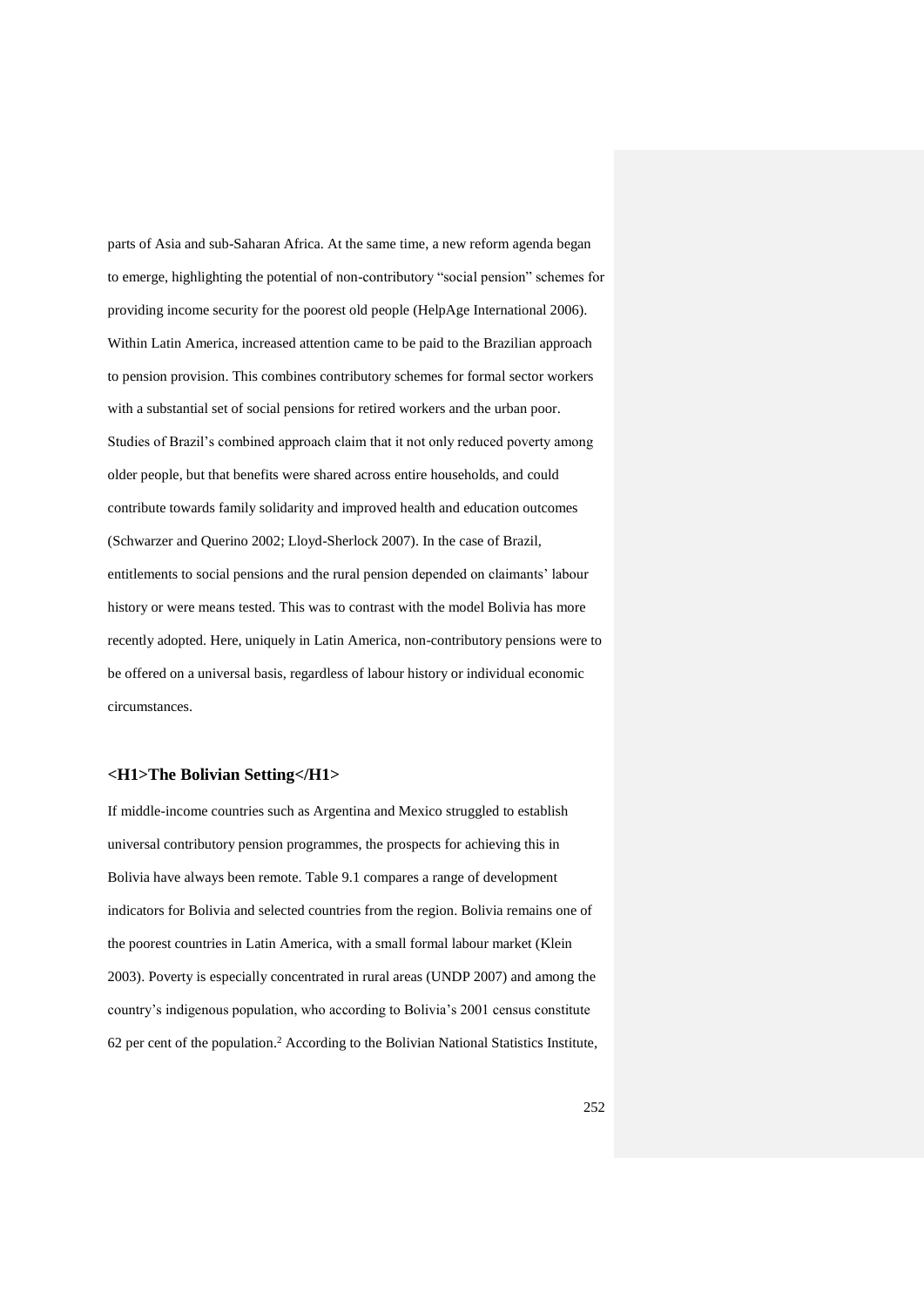83 per cent of the working population was engaged outside the formal sector in 2007 (INE 2013). The contrasts between Bolivia and richer Latin American countries are less apparent in terms of population ageing. The country's experience of demographic transition has been broadly in line with Brazil and Mexico's, giving rise to similar proportions of populations in older age groups. High rates of poverty, limited economic opportunities and a growing older population increase the need for policies promoting income security in later life. It is claimed that poverty, running at 49 per cent according to ECLAC (2009a), is particularly concentrated among Bolivia's older population, with rates of 59 per cent among people aged 60 and above (Clark 2008).<sup>3</sup>

#### **[Insert Table 9.1]**

Economic instability represents a major challenge to the financial equilibrium of contributory pension programmes. Ideally, funds should be able to achieve reasonably stable rates of return on investments over a period of several decades. During the 1980s, as in much of Latin America, Bolivia experienced a number of severe economic crises. The most serious of these was a hyperinflationary shock in 1984/5. Since 1987, the economy has seen consistent growth, with rates of between 3 and 5 per cent in recent years (World Bank 2013). Theoretically, this sustained economic performance should facilitate the performance of contributory pension financing. The hyperinflationary recession of the mid-1980s was mainly caused by a massive fiscal deficit, a shrinking economy and the country's inability to pay its foreign debt (Green 1995). As elsewhere in Latin America, the crises of the 1980s gave rise to a major reorientation of economic policy, away from state-led protectionism to radical neoliberalism (Grindle 2003). Key elements of the new neoliberal model were privatization of state-owned enterprises and efforts to develop the country's minimal

**Commented [CE2]:** AQ this work is missing from the Bibliography. We only have INE 2013. Please check and add to bibliography if necessary<br>bibliography if necessary<br>KA: Yes, I have changed this to INE 2013.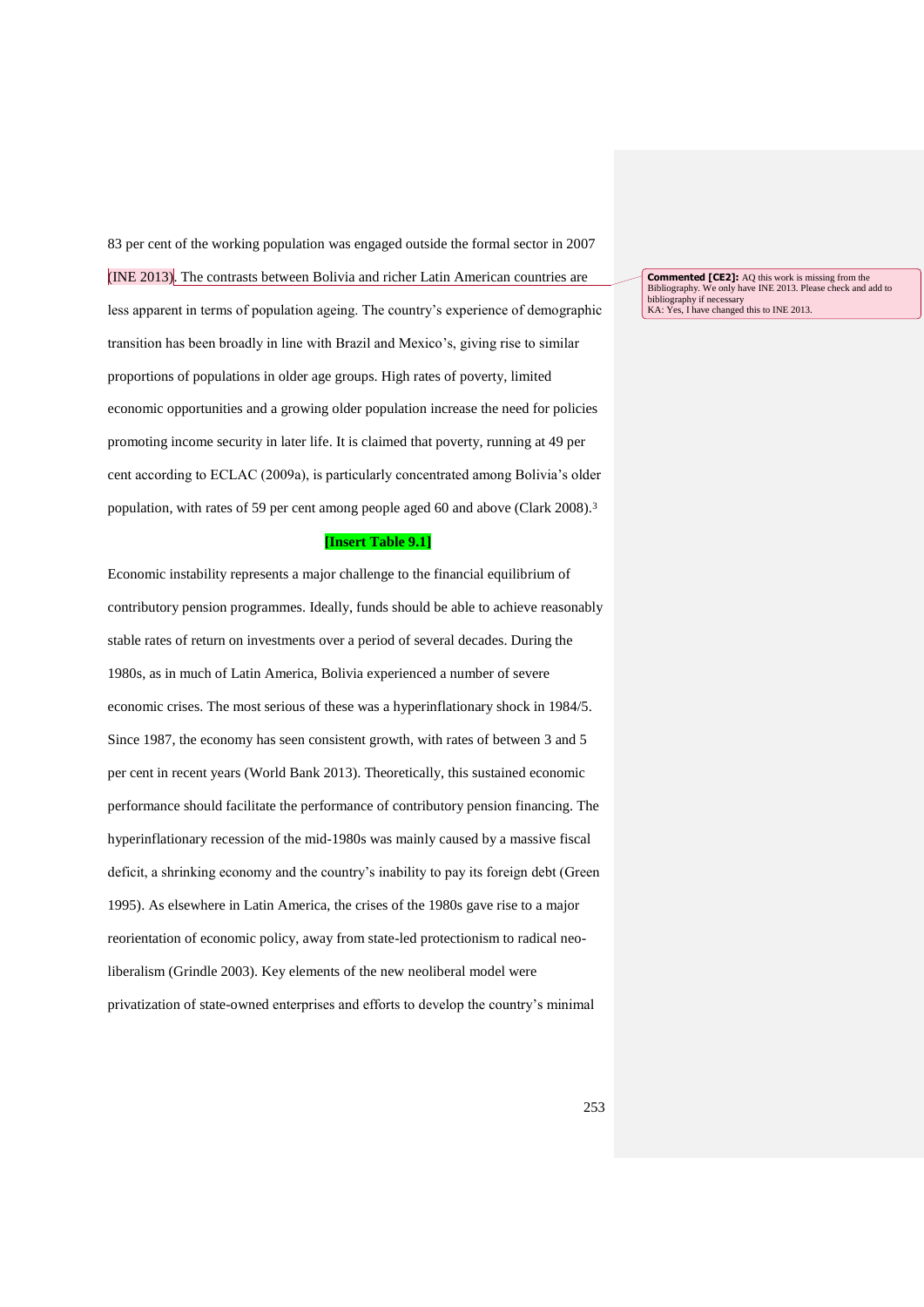financial markets. Contributory pension reform was viewed as an essential part of this strategy, although it was only introduced in the mid-1990s.

Despite generating stable economic growth, the social achievements of the neo-liberal model were very limited, as reflected in enduring rates of poverty and limited formal employment opportunities. By the late 1990s, popular political opposition to the ruling regime started to gather pace, partly fuelled by mounting evidence of widespread corruption and a generalized disenchantment with formal party politics dominated by ruling oligarchies that shared the spoils of power through political patronage (Gamarra and Malloy 1995). This popular resistance included several high-profile rebellions across rural and urban areas, with increased political activism among indigenous groups and coca leaf growers led by one Evo Morales (Crabtree 2005). In 2005 these currents of opposition led to a dramatic political shift; the election of Evo Morales as leader of the left-wing pro-indigenous Movement Towards Socialism (MAS). The following years have seen a series of political crises, including regional conflicts over taxation and control of natural resources. In 2009 a new national constitution was agreed, and this contained a range of universal welfare guarantees, including universal pensions for older people. Despite Morales's anticapitalist ideology and the current global crisis, the Bolivian economy has continued to grow by 5.2 per cent in 2012 (World Bank 2013). In large part, this has been due to the exploitation of new large gas deposits, which has generated large amounts of public revenue through tax and royalties (Catena and Navajas 2006).

#### **<H2>Contributory pensions in Bolivia</H2>**

Bolivia's contributory pension schemes were established later than in most other countries in the region, and on a more limited basis. In 1957, with the support of the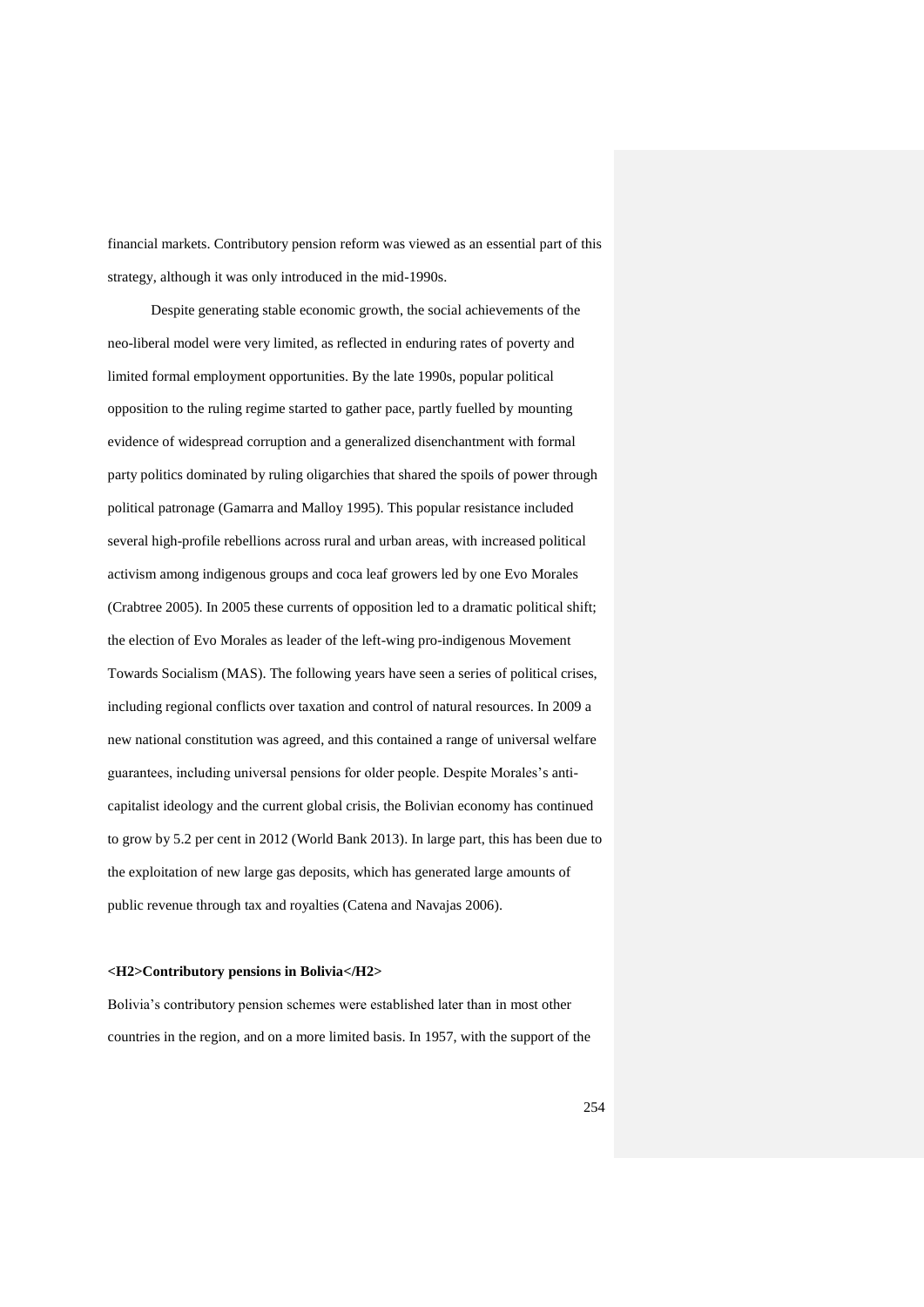International Labour Organization (ILO), a number of small funds were brought together into a single state-run national pension programme. As elsewhere in Latin America, this programme was financed on a PAYG basis. However, one unusual feature was that unions and other professional groups were permitted to set up parallel, voluntary "complementary pension funds". These resembled the Third Pillar of the World Bank model, although workers were not allowed to choose their complementary fund. Together, these programmes only covered around 11 per cent of the workforce by the mid-1990s (Escobar and Nina 2004).

By the 1980s, both the main state fund and the top-up complementary ones had begun to register substantial deficits. Pension values were fixed (defined benefit), irrespective of variations in contributions, and the retirement age was just 55 for men and 50 for women.<sup>4</sup> By the 1980s, growing numbers of affiliates were reaching retirement, so that the ratio of contributors to beneficiaries fell sharply: from 5.2 to 2.7 between 1980 and 1995. Even then, a high proportion of contributors, both workers and employers, evaded payments, and little was done to police this. Finally, the pension funds levied excessively high administrative costs, averaging 17 per cent of total contributions, and it is alleged that the system suffered from widespread corruption (von Gersdorff 1997). For example, one complementary fund had invested substantial amounts in a loss-making nightclub that provided free entertainment to its own managers (Revollo 2004). By the mid-1990s, the government was regularly bailing out the state pension system at average rates equivalent to 1 per cent of GDP a year. It was also making substantial discretionary payments to the complementary funds. As the numbers of beneficiaries continued to grow, it was clear that these deficits would rapidly worsen.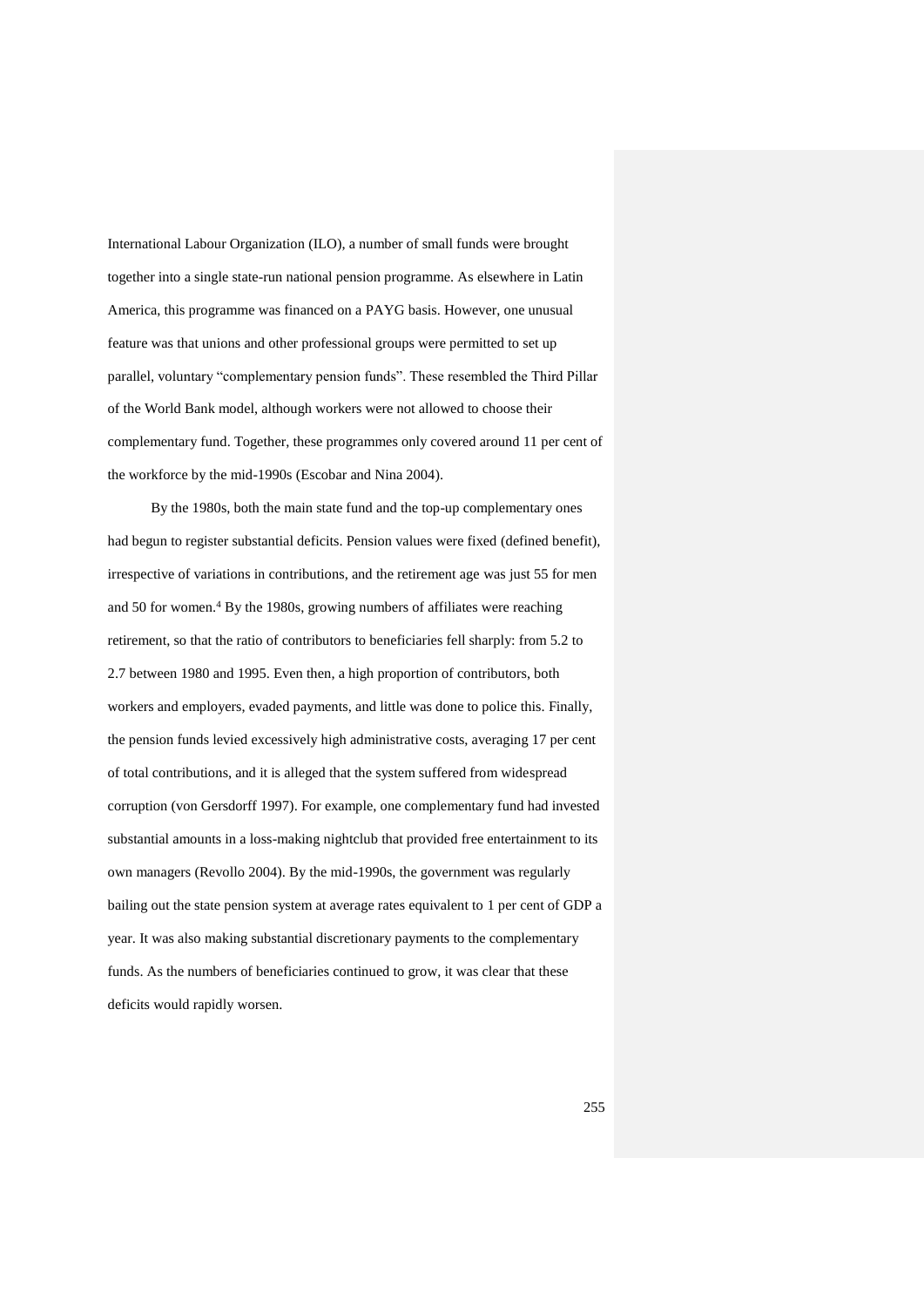Pension reform was a high priority for the neo-liberal regime that took power in 1985. It was seen as a key tool for regaining control of public finances, reducing labour costs and developing financial institutions. At the same time, international financial institutions exerted considerable pressure for reform (Kohl and Farthing 2009). Despite this, there was a delay of several years before changes were implemented, due to sustained resistance from labour unions and public sector workers (Müller 2008). It was necessary to set up a new government department, a Ministry of Capitalization and Pension Reform, which was allowed to operate independently of the pro-union Ministry of Labour (Revollo 2004). The contributory pension reform was finally enacted in 1996. The state scheme and complementary funds were completely replaced with immediate effect by a new fully capitalized programme financed entirely by workers' contributions.<sup>5</sup> According to one of the reform's designers, "the vision was clear: leave poverty behind, by attracting large capital investments, creating internal savings" (Revollo 2004: 8).

It was planned that the new pension system would initially be run by just two private sector organizations, selected through a process of international bidding.<sup>6</sup> Limiting the number of operators was justified in terms of the small size of the potential pension market and a need to limit marketing costs. Despite the neo-liberal tenor of the reform, competition was to be phased in slowly. Each firm was allocated monopoly rights for one of two geographical areas with equal populations. By 2000 affiliates would be entitled to move between these funds, and in 2004 new firms would be allowed to enter the market. In fact, there is little evidence that meaningful competition has developed. The products offered by each fund are very similar, few affiliates ever opt to switch and no new firms had been established by 2009.7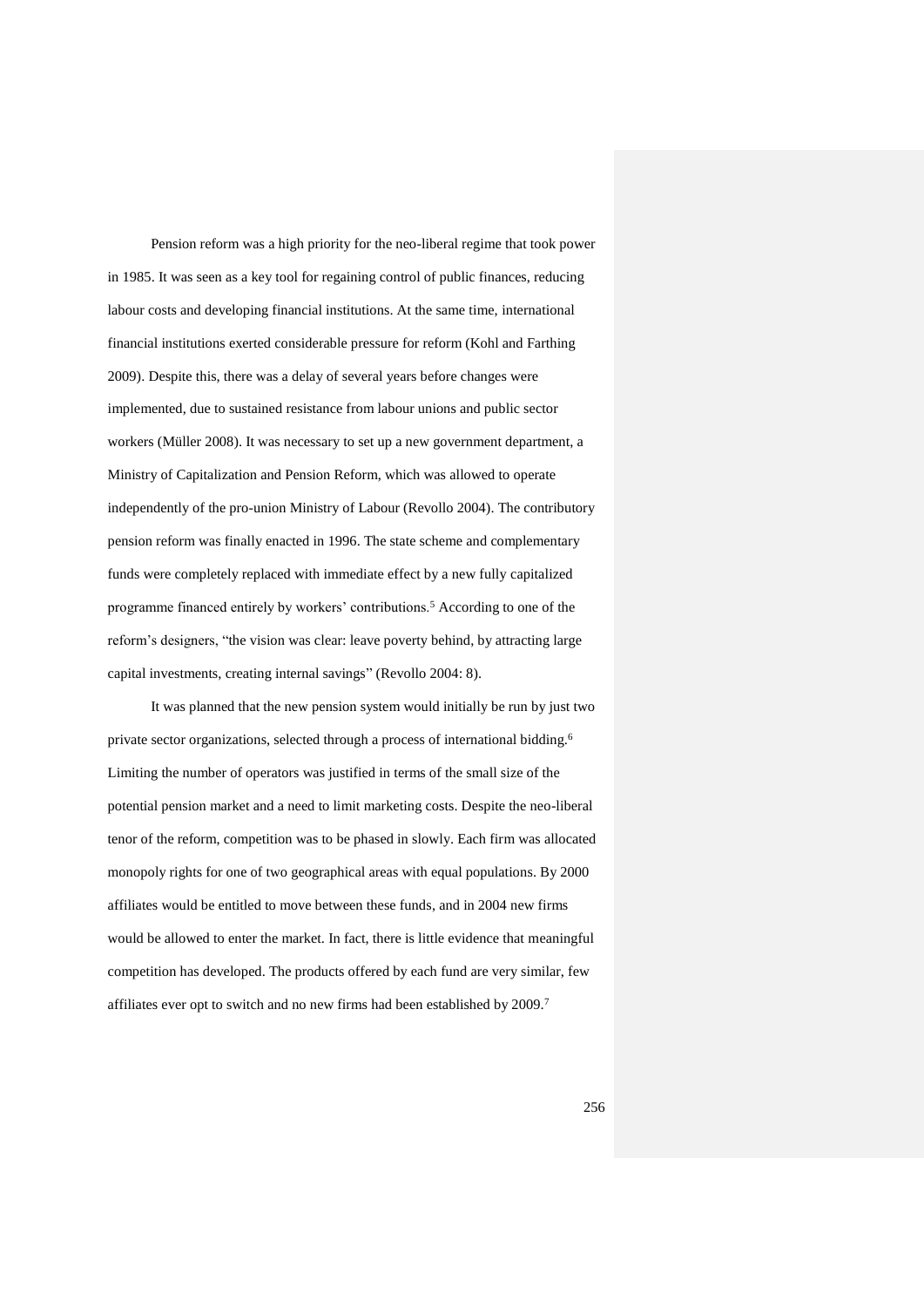Like most other Latin American countries, the Bolivian reform of 1996 was strongly influenced by Chile's pension privatization. There were, however, a number of features that made the Bolivian case stand out. Most other countries had implemented a "softer" version of the Chilean model, making greater provision for state participation and minimum pension guarantees. By contrast, two aspects of the Bolivian reform could be considered to be a more radical version than the Chilean model. First, the old pension funds were completely and immediately replaced by the new system, forcing all workers out of the PAYG system and into a capitalized one of individual saving accounts. Second, there was no minimum pension guarantee.

The Chilean reform had permitted workers who were already affiliated to pension funds to remain within the old system. This meant there was a transition period between the old system being phased out and the new competing funds taking over the entire industry. In Bolivia there was no such transition, and even affiliates nearing retirement were obliged to join one of the private schemes. As a result, the old state and complementary funds were left with large numbers of pensioners, but no contributions, and government was required to fill this financial shortfall. The government was also required to transfer capital to the private funds to cover the contributions that affiliates had already made to the old schemes.<sup>8</sup> Due to the low coverage of the old schemes, it was projected that these costs would be no higher than 2.6 per cent of GDP (Revilla 2002). However, they had already reached 5 per cent of GDP by 2002. Among other causes, this was due to a decision to substantially increase the real value of pensions being paid out by the old system. Interestingly, this level of deficit was roughly equivalent to the projected costs of the unreformed system by 2002.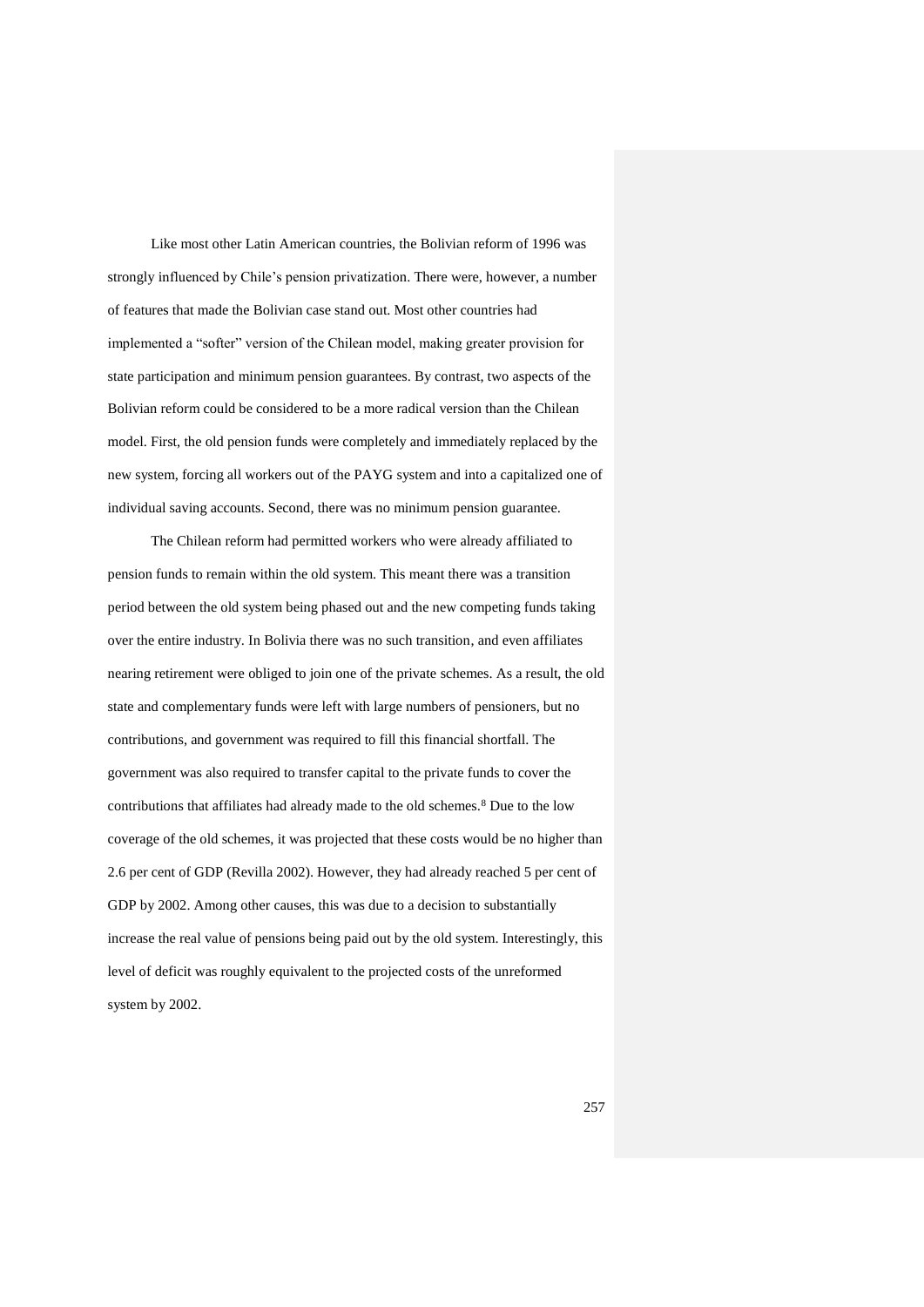At the same time, the new private pension operators received substantial indirect state subsidies in the form of above market rate returns on government bonds. The limited development of Bolivia's capital markets meant that there were few options for investing pension finances locally. To reduce overseas investments, the two funds were required to invest at least 65 per cent of their portfolios in treasury bonds. These generated guaranteed rates of return of 11 per cent a year between 1997 and 2002, making the new pension industry a highly lucrative monopoly (Arze Vargas 2009). In later years, rates on government bonds were cut, but they continued to offer very generous terms. By July 2010, the combined assets of the two *Administradoras de Fondos de Pensiones* (AFPs) (private pension funds) were equivalent to over US\$5 billion. The AFPs claimed that their rate of commission (set at 0.5 per cent of affiliates' salaries) was substantially lower than most other pension systems in Latin America (Interview with the AFP Previsión Fund manager, July 2010). However, this does not include other fees. For example, AFPs charged 1.3 per cent of each monthly pension payment to beneficiaries as well as separate fees to government for the administration of pension funds. This was on top of other charges such as a varying percentage of each worker's contribution to professional and health insurance (Interview with General Director of Pensions, Bolivian Vice-Ministry of Pensions, July 2010).

The 1996 pension reform included important changes to pension entitlements. The standard age of retirement was raised to 65 for men and 60 for women. Expectations at the time of its introduction were that affiliates would be able to accumulate sufficient savings to allow for a minimum lifetime pension equivalent to 70 per cent of the minimum monthly wage. The reality, however, is that many affiliates did not reach this savings threshold for a number of reasons, including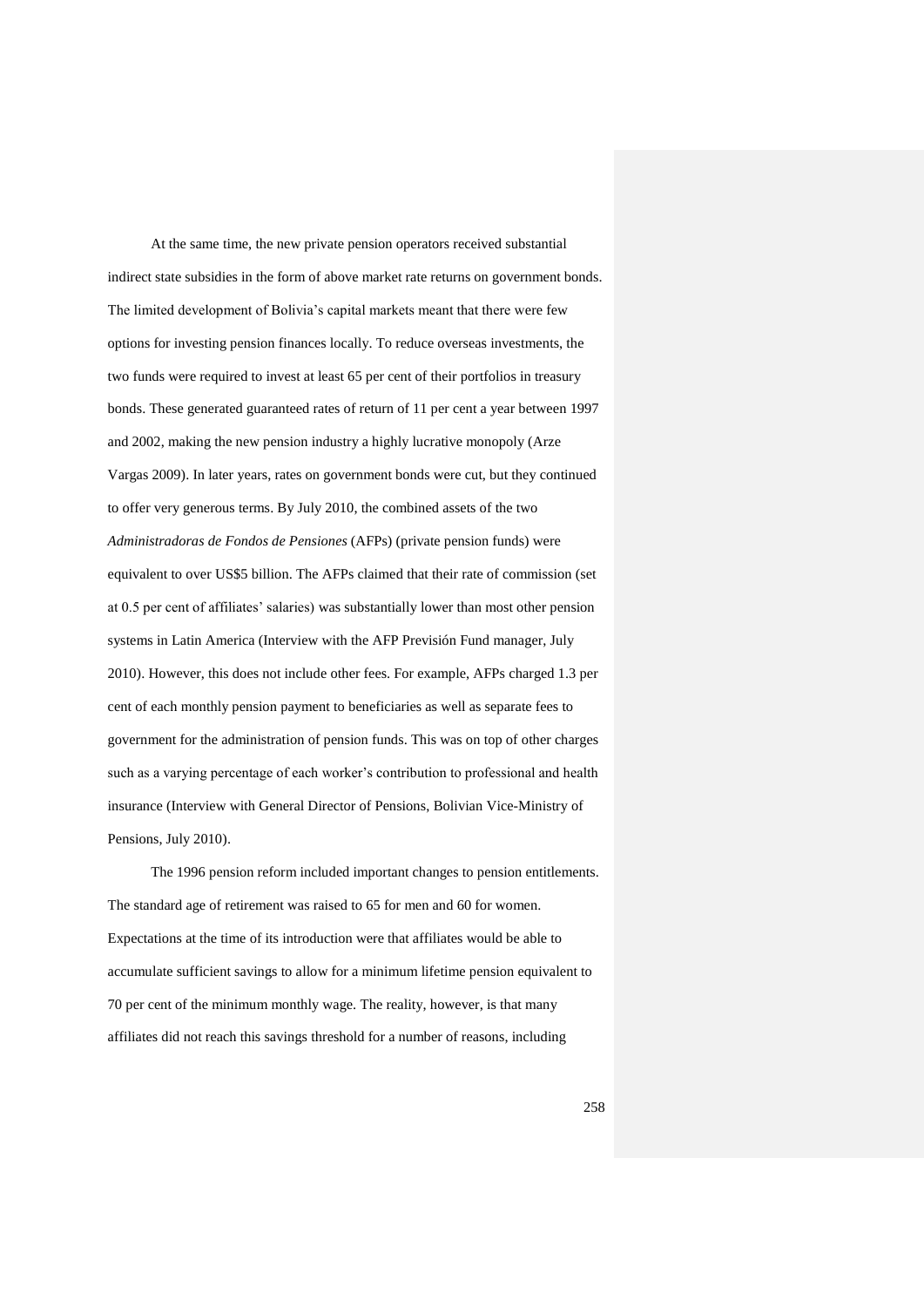labour market instability that led to interruptions in employment and hence to interruptions in contributions. This is the reason why many formal sector workers such as teachers delayed retirement. In the case workers did not accumulate sufficient funds to finance a life-long minimum pension, the AFPs provided a minimum monthly payment equivalent to 70 per cent of the minimum wage but only until the insured's accumulated funds in the individual account were exhausted. <sup>9</sup> Once these savings were depleted, the pension was completely discontinued. As a result, pensioners faced a growing risk of suddenly losing benefits the longer they survived past 65, increasing the economic vulnerability of people in the oldest age categories. The only exceptions to this system were the military and senior members of the judiciary, who were given explicit guarantees that their previous generous pension benefits would not be reduced (Escobar and Nina 2004).

It was predicted that the new pension programmes would be paying out at least 45,000 benefits by 2007, but the actual number was only 12,000 (Arze Vargas 2009). In part this was due to the difficulty of satisfying the stringent retirement requirements. Also, large numbers of members had opted to delay retirement because the value of the capitalized annuity was substantially lower than their current salaries.<sup>10</sup>

At the same time, the reformed system had performed poorly in terms of extending coverage by increasing affiliation. By 2002 coverage was roughly 11 per cent of the economically active population, which was no higher than that achieved by the old schemes. As a result, only 15 per cent of the population aged 65 and over currently receives a contributory pension of any kind. Fund membership is concentrated among higher-paid formal sector workers, with coverage of less than 3 per cent for the rural population. Table 9.2 shows levels of inclusion by educational

**Commented [HB3]:** Could you explain why these funds would get exhausted? How is this calculated/what is the basis? (As you go on speaking about this issue, this would really either need to be clarified – or cut out where further questions arise)

KA: this is explained in footnote 9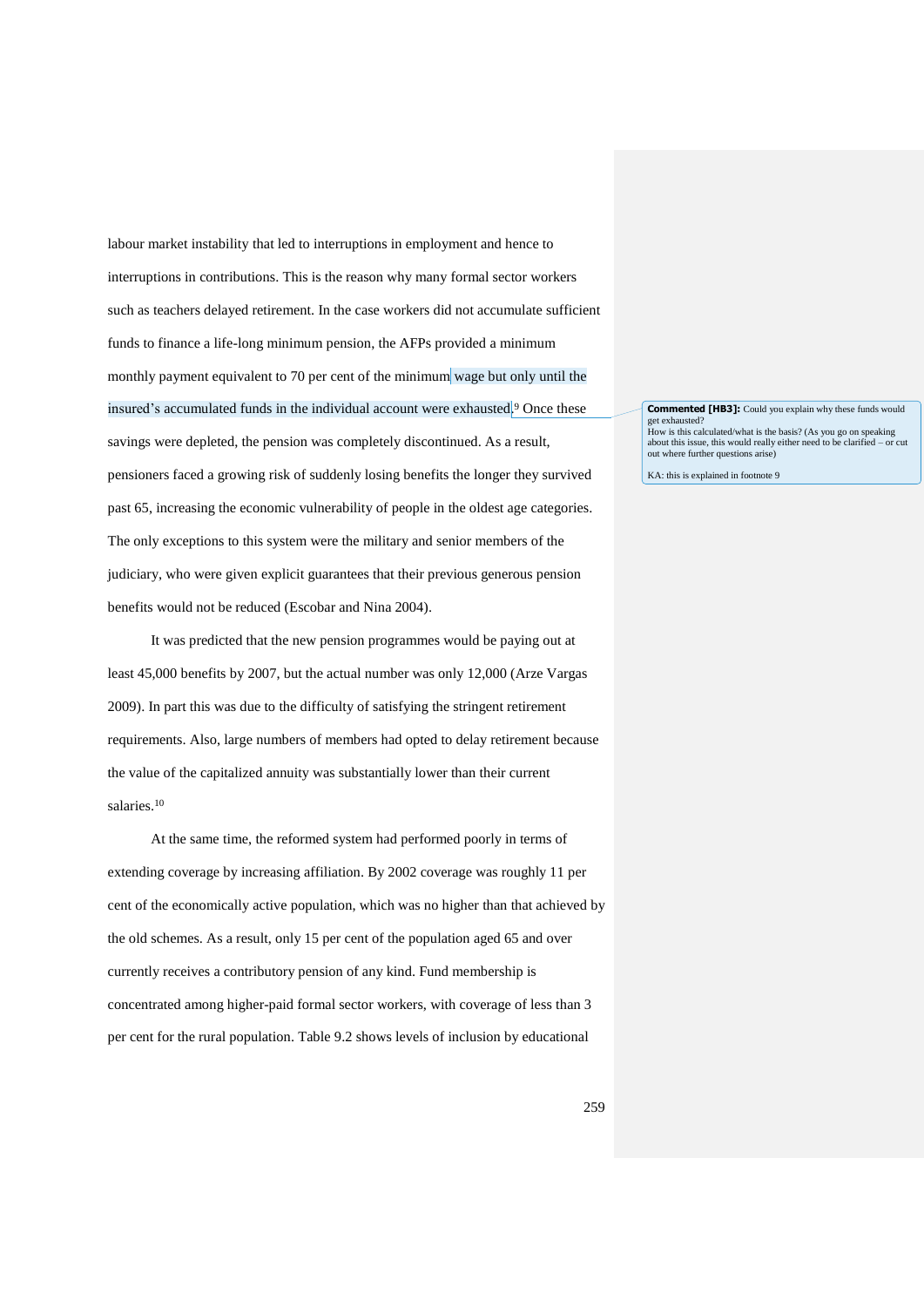status and income quintile. Only 0.5 per cent of the poorest 20 per cent of Bolivians were included in the new system. Even among the richest quintile of the population, the pension uptake is no higher than 30 per cent. This inability to attract more than 30 per cent of people in the richest income quintile (for whom contributions would have been affordable) demonstrates the failure of the private firms to develop the pension market.

### **[Insert Table 9.2]**

Given the concentration of coverage among the rich, and the heavy levels of direct and indirect government subsidy, it is evident that the capitalized pension system was highly regressive, distributing public spending away from poorer socioeconomic groups. Meaningful competition between private administrators has never been introduced, investments remained highly concentrated in treasury bonds and the prospects of the new scheme providing lasting income security to substantial numbers of pensioners was questionable. According to the World Bank, the failures of Bolivia's reformed contributory system are mainly due to poor implementation, rather than shortcomings of policy design (Fretes-Cibils et al. 2006). Yet it is difficult to envisage how a capitalized contributory system could be made to work in the Bolivian context. Indeed, studies of other Latin American countries have reached similar conclusions (Mesa-Lago 2004; Arza 2008).

Predictably, renationalizing the contributory pension programme featured prominently in MAS's 2005 election campaign. Progress towards reform was initially slow, however, and it was not until late 2008 that a new pension law was approved by Congress, although it was never approved by a Senate that remained controlled by the opposition during the first government of Evo Morales (2006–9). Despite MAS's radical ideological agenda, this law sought to modify the existing pension scheme,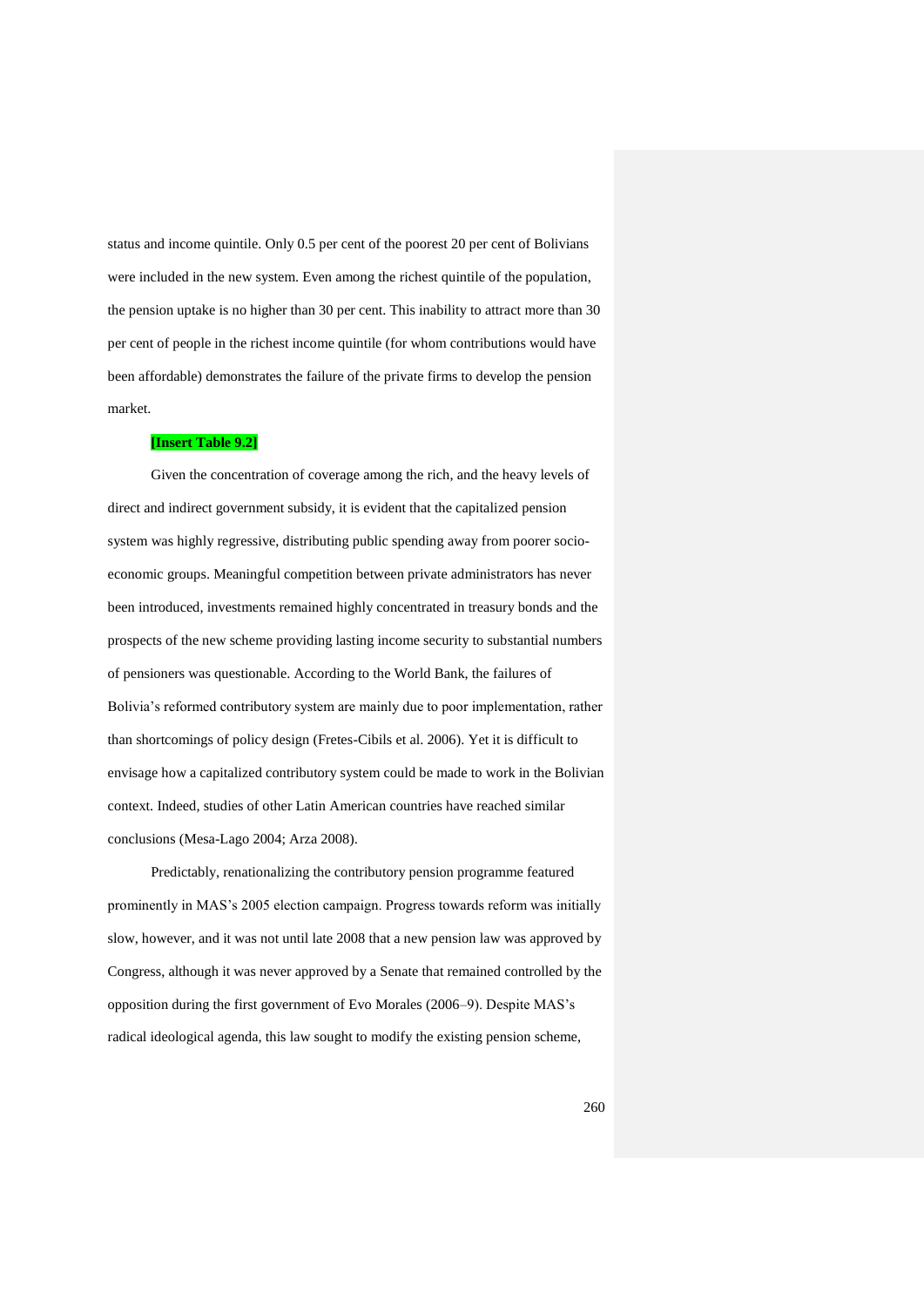rather than completely replace it. Its main proposals were that the pension age be reduced to 60, that new private administrators and competition be introduced and permitted to operate for no more than ten years and that regulation be strengthened  $(La$  Prensa 2008).<sup>11</sup> Perhaps surprisingly – given the government's radical rhetoric – no provisions were made for reintroducing employer contributions nor for the state to take over running the pension schemes, in spite of serious lobbying from the trade unions' congress, the *Central Obrera Boliviana* (COB) and NGOs such as the *Centro de Estudios para el Desarrollo Laboral y Agrario* (CEDLA) (Labour and Agricultural Development Centre).

Following MAS's landslide victory in the December 2009 general election, a more radical pension reform was proposed. This bill was ratified by the new plurinational assembly that replaced Congress with the implementation of the new constitution. It was also ratified by the Senate in December 2010 and implementation started in 2011. The new pension law (Law No. 65), stipulates that the national government completely take over contributory pension fund administration from the AFPs (Mendoza, 2013). The retirement age was set at 58 for men and between 55 and 58 for women (VPSF 2010).<sup>12</sup> The new scheme includes a Solidarity Component, which seeks to guarantee a minimum pension value for anyone who has made at least ten years' worth of contributions. The calculation of the minimum pension uses sliding scales to take into account the total years and amounts of contributions. For affiliates with 30 years of contributions, this may be as high as 70 per cent of their average salary in the last two years of work.<sup>13</sup> It is claimed that over 80 per cent of contributory affiliates will gain as a result of this scheme (Interview with the General Director of Pensions, Bolivian Vice-Ministry of Pensions, July 2010).

**Commented [HB4]:** As an agreement has been reached, the footnote would need to be updated (or could otherwise possibly even be removed if rephrased somewhat (as we have already started on)

KA: Thank you. I notice the footnote has been removed. Please keep the reference (Mendoza, 2013) .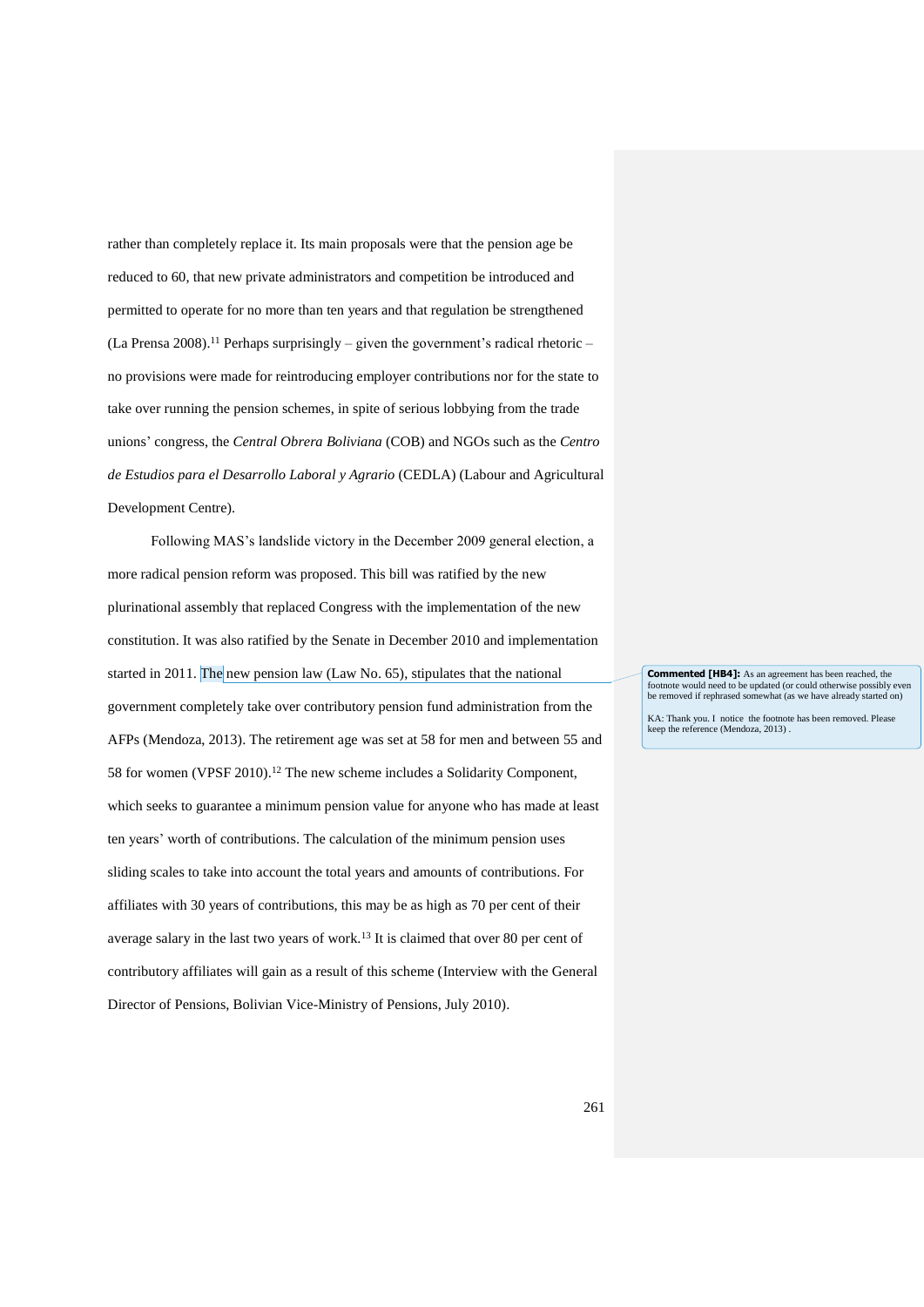The costs of these guaranteed pensions will be met by the Solidarity Component. The solidarity fund will be created from a number of sources. As Table 9.3 shows, there will be an additional contribution from workers (0.5 per cent). In addition, the new law introduces employer contributions at 3 per cent. On top of that, the solidarity fund will receive 20 per cent of the contribution made by workers towards accident insurance (around 1.71 per cent of their monthly salary in the private AFPs.) Finally, a variable contribution from the most highly paid workers has been introduced on a sliding scale, whereby those with salaries equivalent to 20 or more minimum wages pay 1 per cent of the excess, those with 40 or more pay 5 per cent, and those with salaries equivalent to 60 or more minimum wages (around US\$6,000 per month), pay 10 per cent to the solidarity fund. The value of the minimum pensions will be open to revision every five years. Table 9.3 also shows the relative weight of each of these four contributions to the solidarity fund, which is expected to reach US\$140 million per year and represents an important redistributive component of the new pension system.

## **[Insert Table 9.3]**

It is argued that the reform will promote equity within the contributory system, by redistributing resources to workers on low pay and to women with several children (Guillén 2010). Introducing a minimum pension guarantee will also bring the Bolivian contributory system closer into line with pension programmes elsewhere in Latin America. Renationalizing the contributory pension system is part of a wider trend in the region, including a high-profile reform in Argentina (see Hujo and Rulli in this volume).

The current reform aims to transform the contributory pension system and do away with most of the key elements of the original neo-liberal reform. However, the

**Commented [CE5]:** AQ There is no Guillen 2010 in the bibliography. Please check and add

KA: It is a citacion of an interview to the Bolivian Viceminister of pensions Mario Guillen. The interview is listed at the end of the references.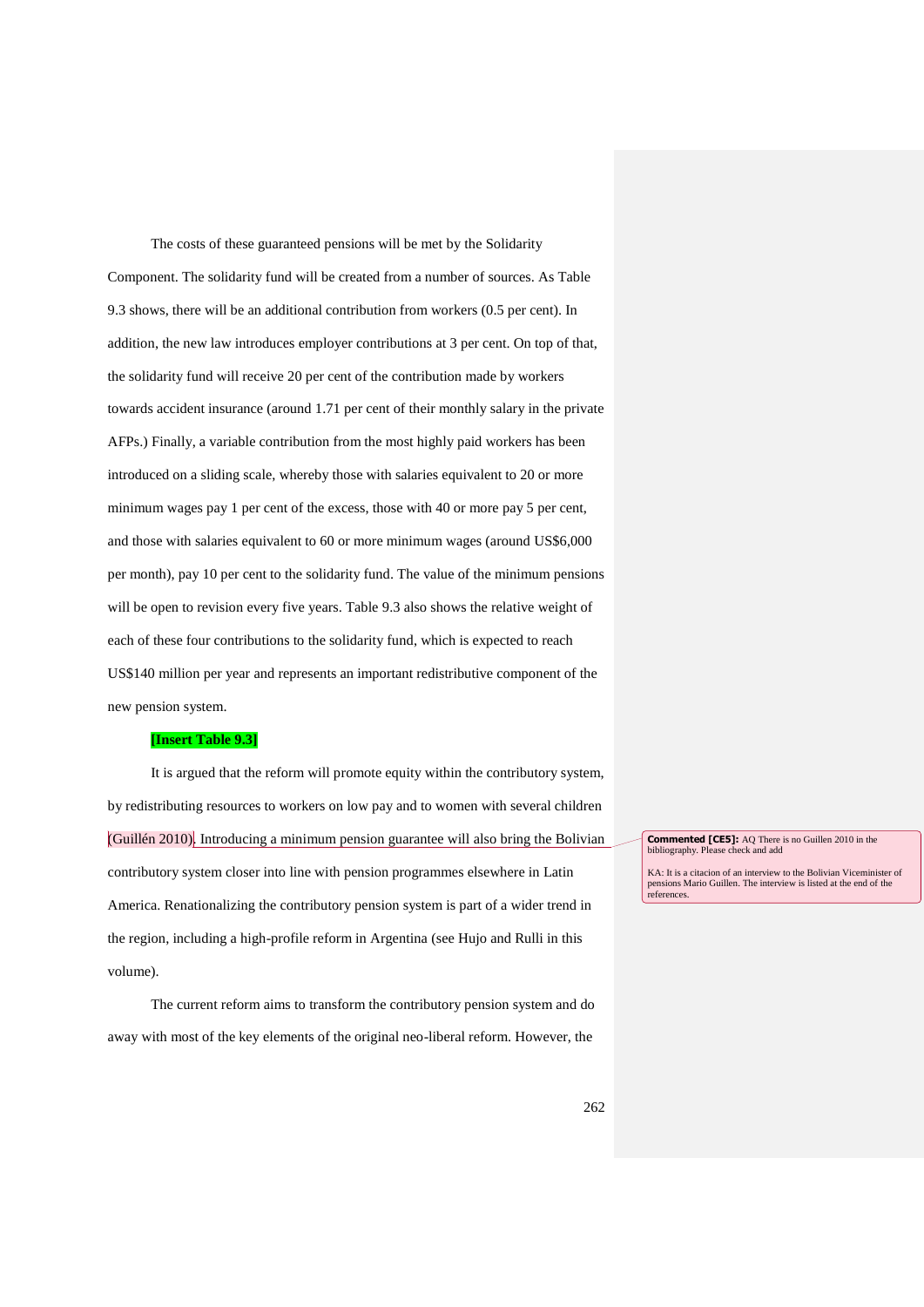new system will remain very different to the one that operated before 1996. Pension financing will still operate on a capitalized model (albeit with a large solidarity element), employer contributions will be considerably lower (3 per cent compared to 5.5 per cent) and the state will be exempt from any direct contributions (except as an employer for civil servants). In sum, the new Bolivian contributory system aims to reintroduce the state into the management of pension funds on a not-for-profit basis. This however, does not alter the capitalized nature of the pension model.

Despite the new sources of revenue, the financial sustainability of the new system has been called into question. Since the value of pensions generated by the capitalized system has typically been equivalent to a replacement rate of 30 to 40 per cent, the level of funding needed to bring these up to the guaranteed minimum pension will be very substantial. The capacity to capture contributions from very high earners (either as tax or social insurance contributions) has also been historically very limited. It is also possible that employers will reduce their contribution liabilities by taking advantage of legislation that facilitates subcontracting, with subcontractors not being obliged to provide social protection coverage (Interview with CEDLA Senior Researcher in August 2010). In the face of these financial pressures, it is possible that the value of the minimum pension guarantee will be substantially reduced over time.

## **<H2>Non-contributory pensions in Bolivia</H2>**

As part of the 1996 pension reform, Bolivia introduced a universal non-contributory scheme, Bonosol, to run alongside the new contributory funds. Rather than a monthly pension, Bonosol paid out an annual sum equivalent to US\$248 to everyone aged 65 years old or more. The scheme was to be financed from the proceeds of privatization of state enterprises.<sup>14</sup> As such, it played an important political function in reducing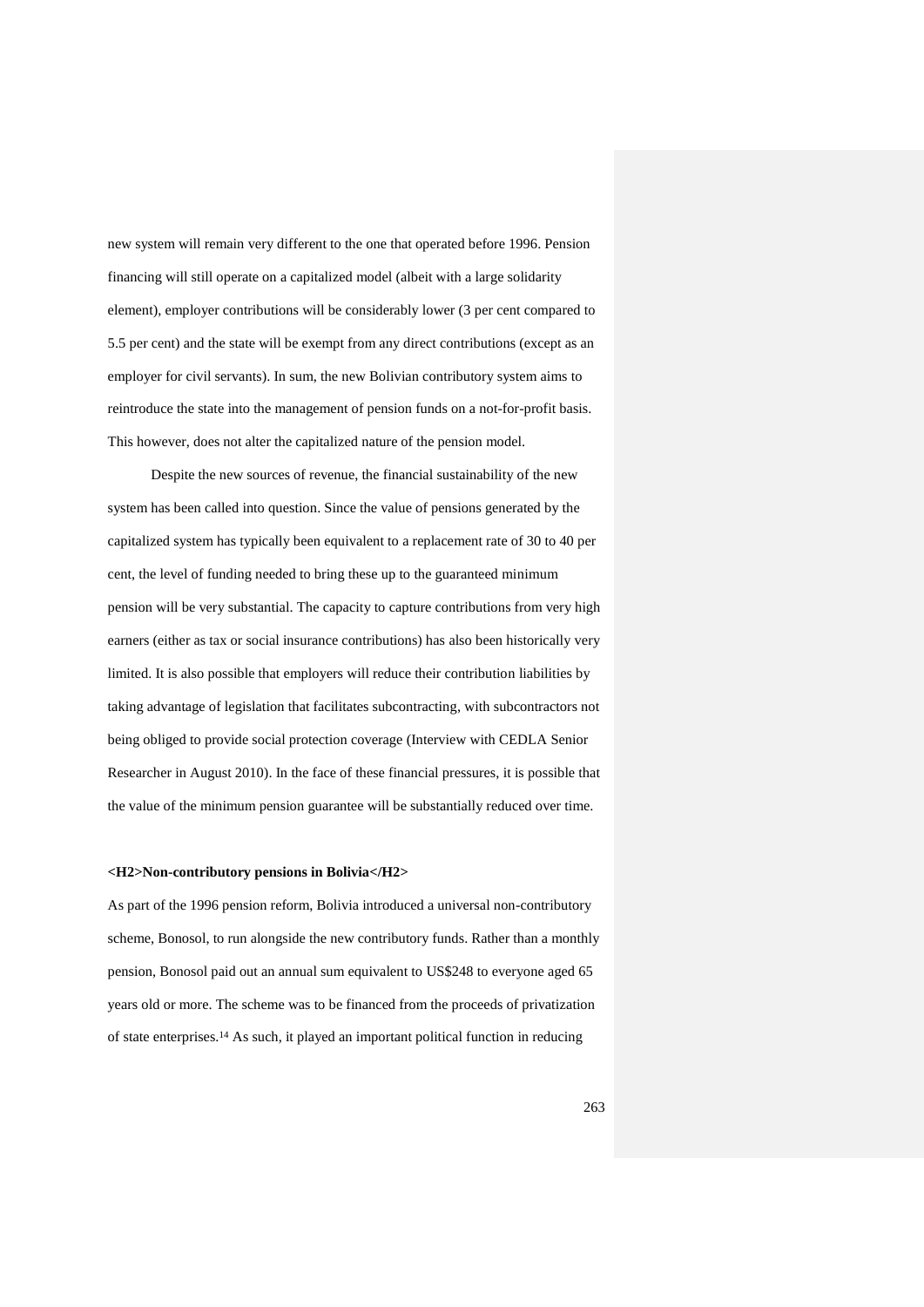opposition to a wider programme of neo-liberal reform. The revenue generated by these privatizations (around US\$41.7 billion) was placed in Collective Capitalization Funds (CCFs). These funds were entirely separate from the fully funded contributory pension accounts. Despite this, the same two private firms invited to manage the contributory scheme were brought in to manage the CCFs' assets.<sup>15</sup>

It was initially claimed that effective investment of the CCF funds would generate sufficient returns for Bonosol to become largely self-funded. This would permit annual payments to remain at US\$248 for the first five years of the scheme, with revisions for further years. In fact, Bonosol only operated in its original form for a single year. There were two main reasons for its short lifespan. First, the CCF funds were insufficient to meet the full costs of the annual payments. In large part, this was because the legal procedures for conducting the sale of part of the capitalized companies to the private sector had not been completed before the presidential elections of 1997, forcing the fund managers to take out a US\$45 million loan to cover the gap (Martínez 2004). Second, 1997 saw a change of political leadership in Bolivia, and the incoming administration preferred to be associated with a new programme. Between 1997 and 2000, Bonosol was suspended and was then replaced by a downgraded scheme known as the Bolivida. Under this new scheme, benefits were cut to US\$60 a year, although back payments were made to cover the missing years of 1998 to 1999 (Molina 2007). The Bolivida was to be completely funded from the interest earned by the privately managed CCF, but, as with the contributory funds, this interest largely came from over-market rates of return on government bonds. As such, the scheme was essentially being funded by government, which also paid private firms a commission for running it.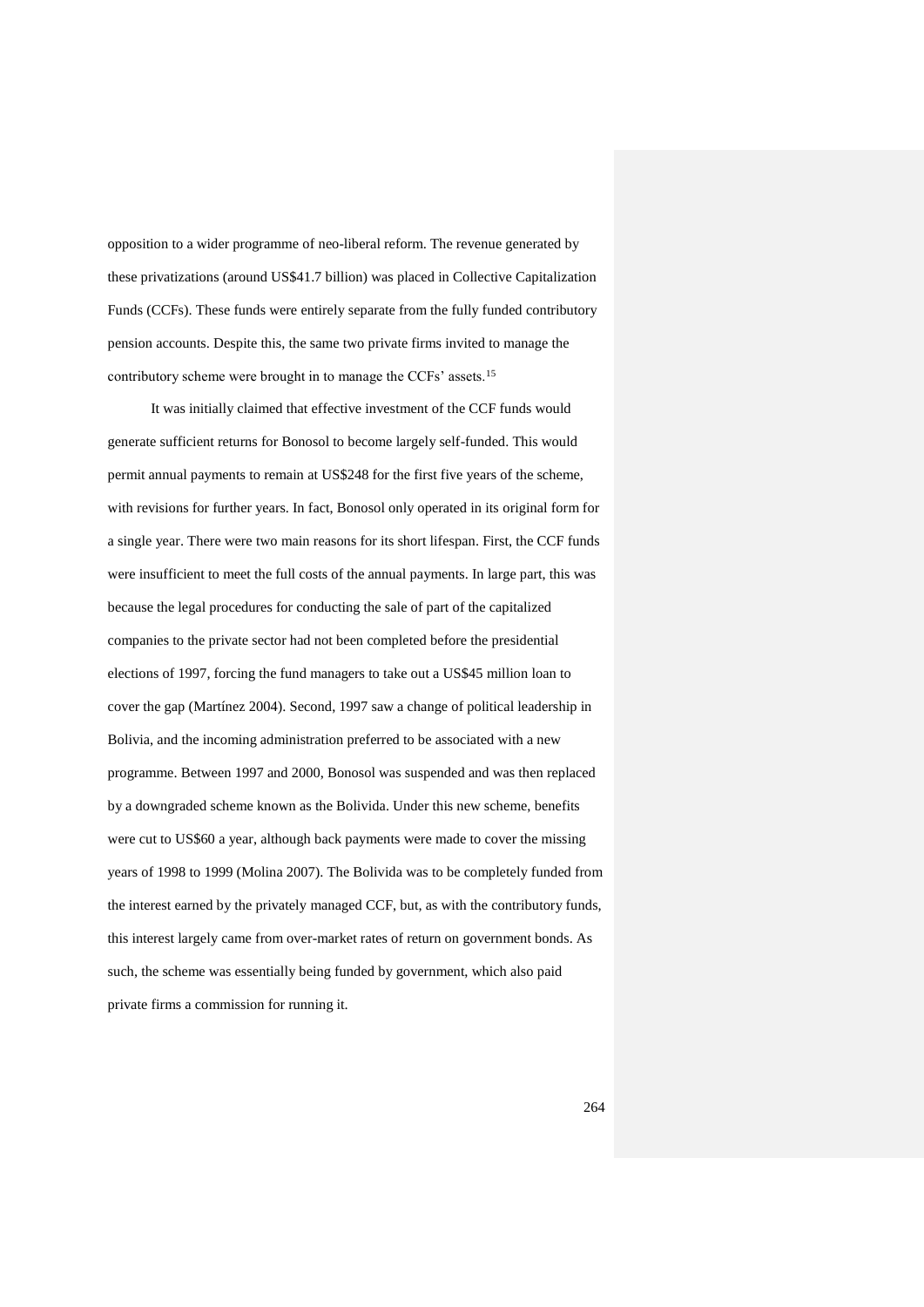The Bolivida lasted little longer than the original Bonosol. In 2002, following a further change of political leadership, the Bonosol was reinstated, with the benefit restored to US\$248 a year (Müller 2008). It was claimed that these more generous benefits would be financed by the sale of shares in the CCFs, which would raise around US\$90 million a year (Martínez 2004). The election of Evo Morales in 2005 led to a re-evaluation of the Bonosol, and in 2008 it was replaced by yet another variant: Renta Dignidad.

Renta Dignidad is a universal social pension that offers more generous benefits than those offered by its forebears. First, the age of entitlement has been reduced from 65 to just 60 years old, representing an additional 226,000 beneficiaries. Second, the value was increased to US\$340 for people who lacked a contributory pension and US\$257 for those who had one.<sup>16</sup> It was estimated that this upgraded scheme would cost around US\$190 million a year, considerably more than the rates of return generated by the CCF investments (only around US\$25 million a year). By 2008, the projected annual cost of Renta Dignidad was increased to US\$260 million. The reasons for this substantial rise include a proposed increase in benefit values, a higher exchange rate for the Bolivian currency, and extra administration costs incurred in improving payment mechanisms. Most of this substantial shortfall is funded by a new local government hydrocarbons tax, along with general taxation and profits from nationalized companies (Ministerio de Economía y Finanzas Públicas2009). High prices for export commodities and discoveries of new hydrocarbons have rapidly increased this source of tax revenue and reduced political resistance from local governments (ECLAC 2009b). Despite its increasing cost, Renta Dignidad still represents less than 2 per cent of GDP: considerably less than direct and indirect government support for the contributory pension system.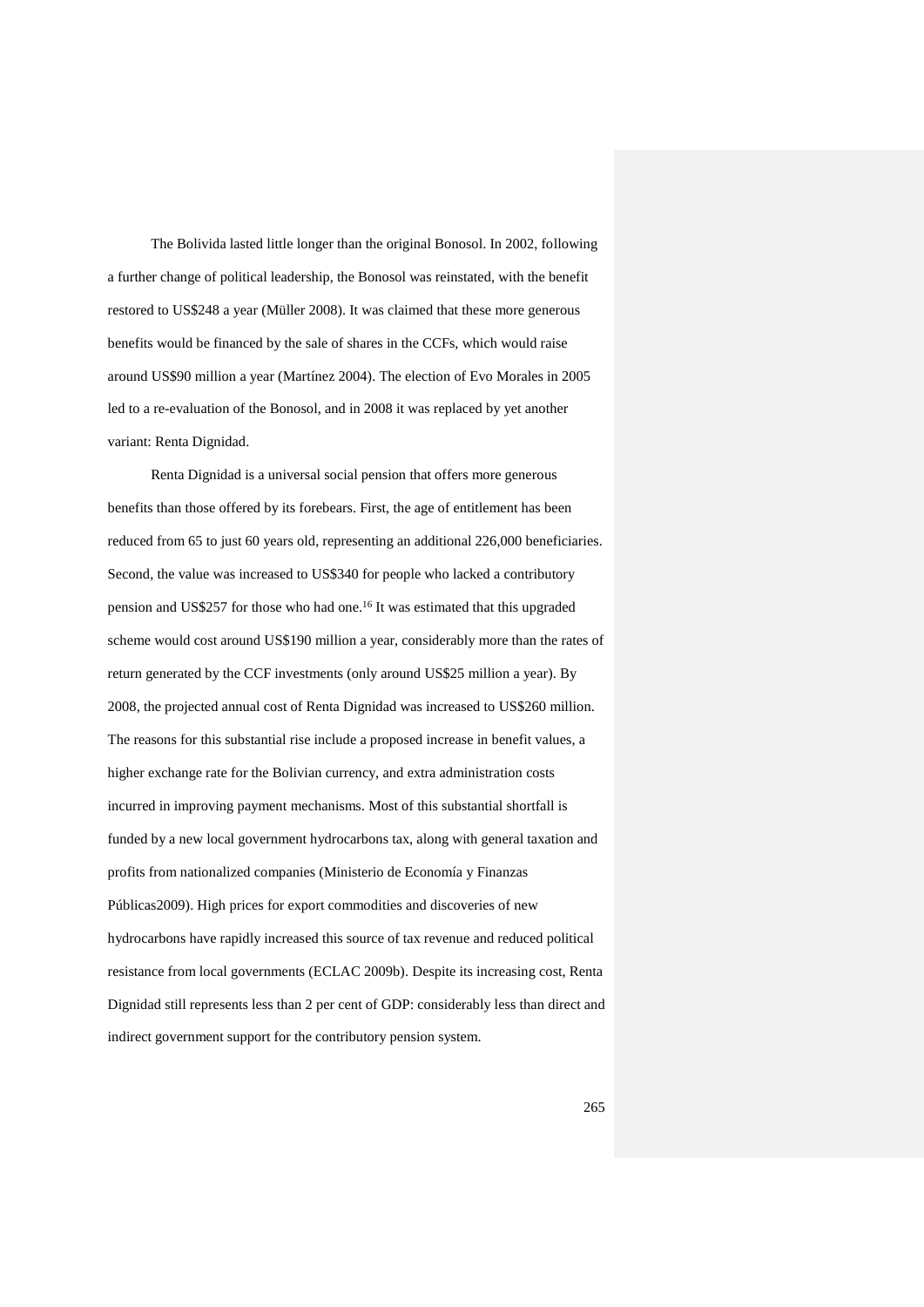By 2005, 676,000 Bolivians were aged 60 or over and were entitled to a Renta Dignidad benefit. Data from the National Pensions Office for 2008 indicates that over 700,000 people received payments, and this figure climbed to 830,000 by 2012 (Quispe 2013). Some opposition political groups have alleged that there are many fraudulent claims, although this has not affected the popularity of Renta Dignidad. A more practical problem for eligible claimants, especially in the rural areas, is their lack of identity cards, which makes it impossible for them to receive their social pension. In 2006, MAS implemented a large programme of enrolment in rural areas to maximize access to this benefit, but this programme was superseded in 2009 by the introduction of a new biometric fingerprint identification system in time for the December presidential elections that, it is claimed, will also help curb fraudulent pension claims. In spite of progress towards making Renta Dignidad a truly universal pension, local NGOs estimate that around 10 per cent of eligible people still lack identity documents and are therefore excluded from the programme, especially in rural areas and among monolingual Quechua and Aymara speakers.<sup>17</sup> More generally, considerable efforts have been made to facilitate access to Renta Dignidad payment centres. Instead of annually, the benefit can now be collected at more regular intervals, such as on a monthly basis. Under the previous schemes, this had represented a major challenge for older people living in more remote rural areas. Since the introduction of Renta Dignidad, the government has enlisted the army to travel to the people instead and to distribute the benefit in rural areas, including the establishment of local telephone and banking services (Cedib 2008).

It is striking that even the small proportion of older people who receive generous contributory pensions are also entitled to Renta Dignidad. On one hand, this may be seen as further support to an already privileged group. On the other, these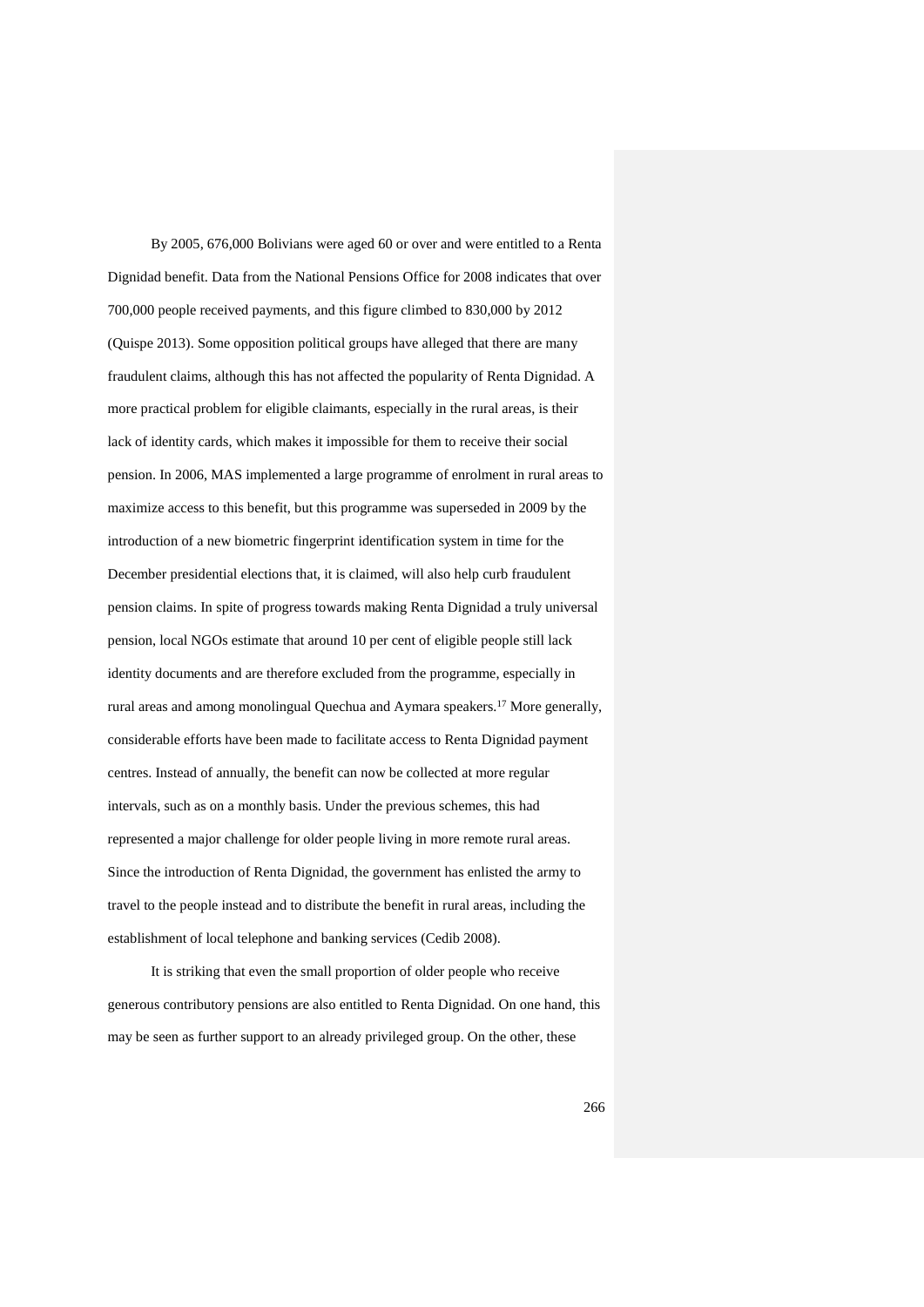payments ensure that Renta Dignidad can be portrayed as a truly universal benefit, rather than a means-tested one. This is useful for several reasons. First, means testing would run counter to the socialist ideology of the current regime. Second, these payments may theoretically give politically influential higher income groups a sense that they also have a stake in the Renta Dignidad programme and increase their support for its continuity as well as for other changes in social policies currently being introduced by the MAS government.<sup>18</sup> Third, it might be argued that administering the process of eligibility might have been relatively expensive. However, it could be argued that the introduction of Renta Dignidad on a universal basis rests on the implicit acknowledgement of the failings of a contributory system that delivers very small pensions to the majority of this select group of beneficiaries.

It is to be expected that by providing large numbers of older people with a reliable income stream, Renta Dignidad does much to promote economic security and well-being in later life. The value of the Renta Dignidad payment is now over US\$1 a day for those who have no access to contributory pensions, and is therefore just enough to lift individual beneficiaries with no other sources of income over the official poverty line. However, there is considerable evidence from Bolivia and other developing countries that many older people are expected to share this benefit with other household members, especially where other income sources are scarce (Skinner 2007; Clark 2008; Mejia Bastos and Dusseau 2008). On one hand, this may dilute the impact of the scheme on older individuals; on the other, it may be seen as spreading the benefits of Renta Dignidad across a larger section of the population: it is estimated that around a quarter of households contain a beneficiary (Skinner 2007). The experiences of many developing countries demonstrate the many difficulties of targeting social transfers, leading some to argue that universal social policies have a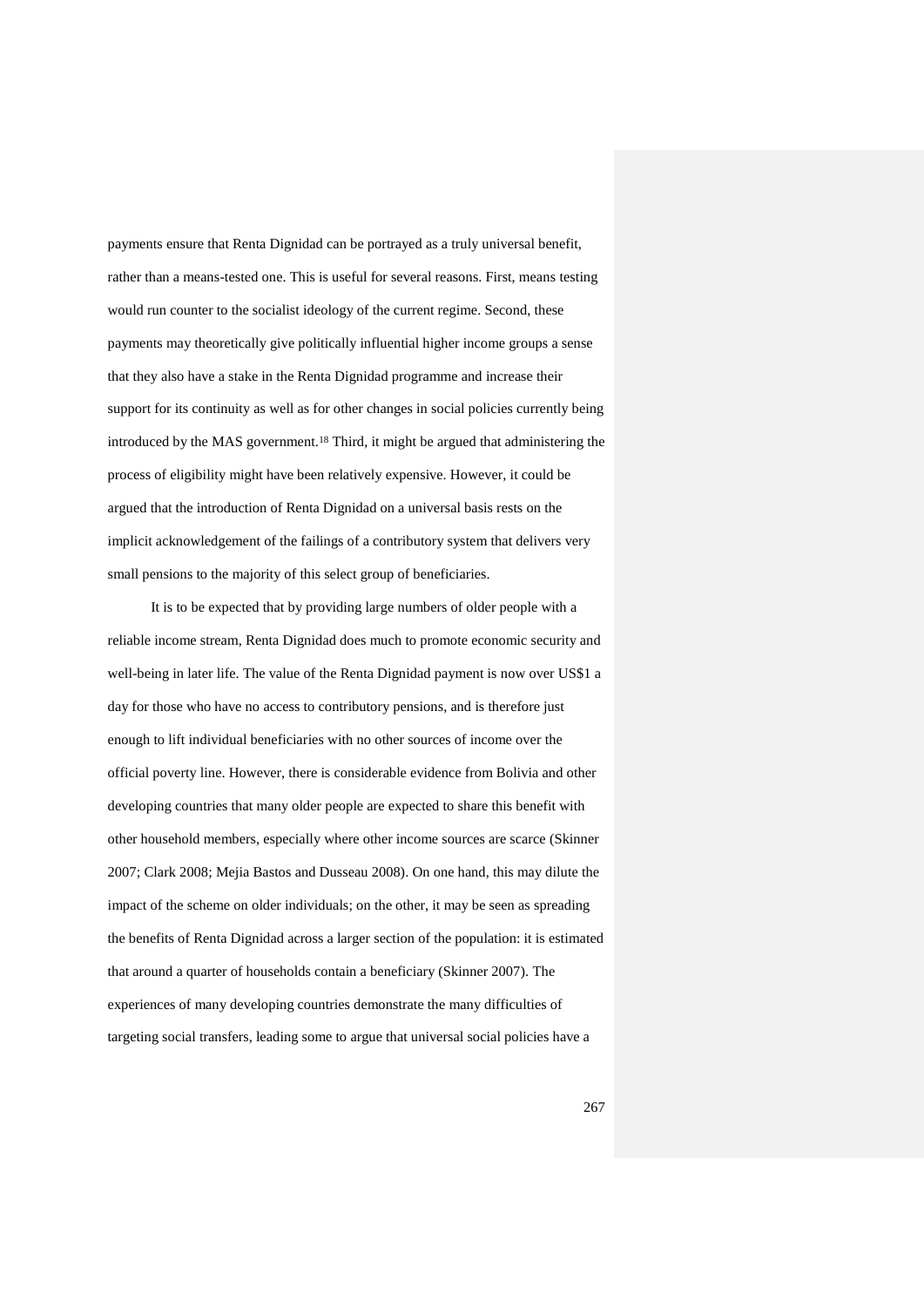better long-term effect than targeted ones in establishing social protection for all and in promoting inclusive development (Mkandawire 2005). In the case of Renta Dignidad, its benefits arguably go beyond poverty reduction. According to Skinner (2007), Renta Dignidad increases the visibility and participation of the poorest older people as full citizens and reinforces the intergenerational social contract.

## **<H1>Comparing the Two Systems</H1>**

The Bolivian experience since 1996 clearly illustrates the respective capacity of contributory and non-contributory pension schemes to deliver income security to older people in low income countries. Put simply, it demonstrates that noncontributory social pensions are much better suited to this task. By 2007, the contributory system paid out pensions to around 65,000 older people, of which only 12,000 were paid by the new private scheme. In 2004–5, this contributory system absorbed around 5 per cent GDP in government subsidies, not including substantial indirect subsidies of up to 40 per cent of the annual transition costs through treasury bonds (Meléndez Howell and Alejandro Soto 2004). The high transition cost reflects the costs of switching from a PAYG to a funded system, and ultimately the ability of politically influential groups of relatively privileged workers to retain generous pension values paid out through the pre-reform system. This increases transition costs and hence outstanding government liabilities. By contrast, the social pension pays out over 830,000 benefits at a cost of less than 2 per cent of GDP. At the same time, it is to be expected that the social pension will significantly contribute to reducing poverty. Since it is not means tested, Renta Dignidad's impact on income distribution will be less obvious. In recent years, Bolivia's income distribution has improved, although it still remains very unequal by international standards. For example,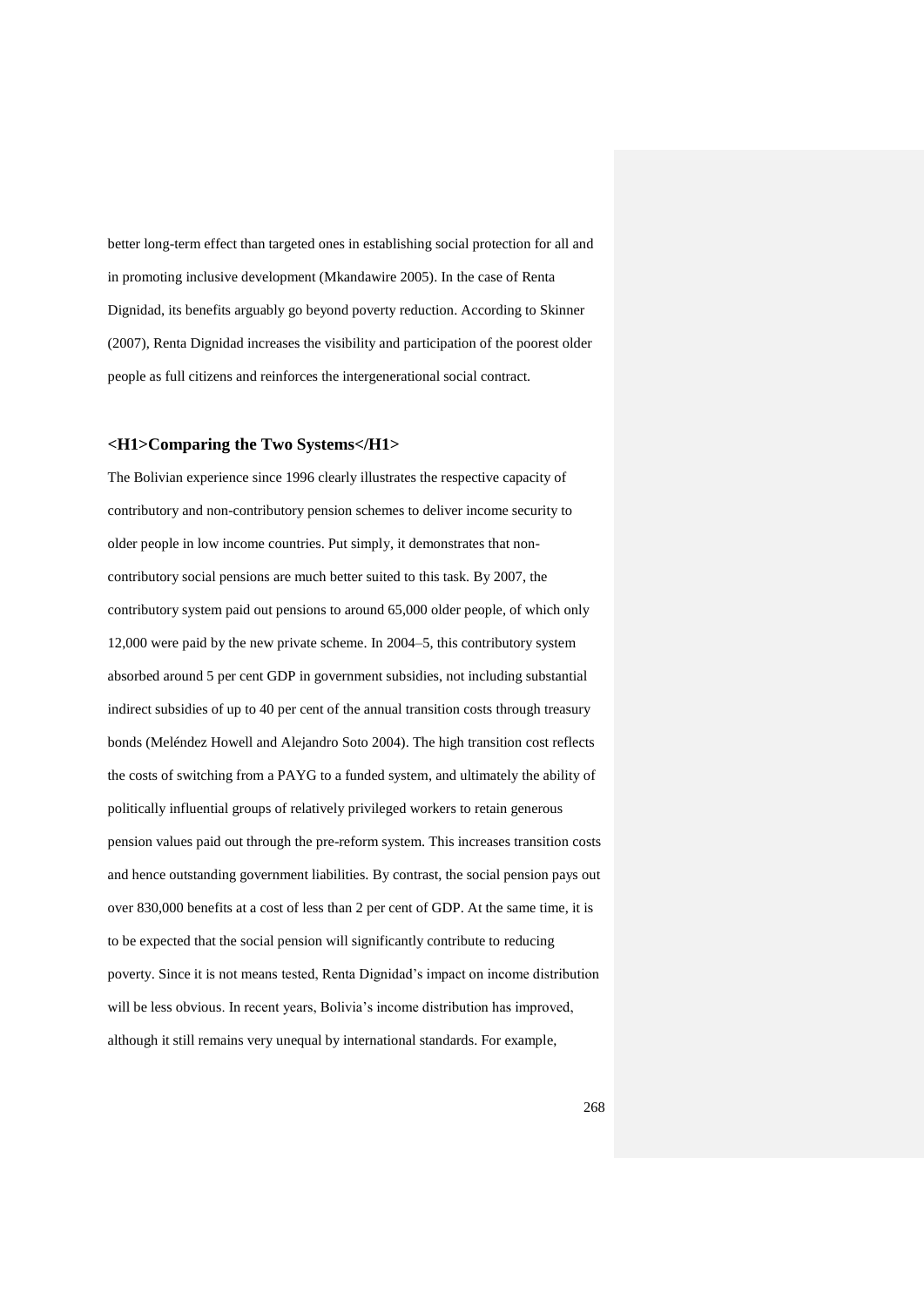between 1999 and 2009, the share of national income held by the poorest two quintiles rose from 1.2 to 2.6 per cent (ECLAC 2013). The causes of this improvement are complex and, as in other Latin American countries, the relative contribution of cash transfers should not be overstated (Bertranou and Maurizio, 2010). Nevertheless, high levels of poverty among older age groups suggest that the scheme will potentially improve the national distribution of wealth.<sup>19</sup> For its part, the contributory system fails to reach poorer groups and leads to substantial redistribution of wealth towards the better off. The new reform will reduce inequality within those groups included in the contributory system, but will still lead to a redistribution of wealth from non-insured to insured groups (through state contributions for civil servants and by less direct forms of subsidization).

For both schemes, financial sustainability fundamentally depends on the availability of public finance and the wider health of Bolivia's economy. The Pensions Vice-Minister himself recognized that the sustainability of the pensions system as a whole is heavily dependent on future oil and gas revenues (Interview with the Bolivian Vice-Minister of Pensions, August 2010).

In 2007 and 2008 tax receipts continued to grow rapidly, reaching an annual rate of 33 per cent of GDP (compared with an average of 19 per cent for Latin America and the Caribbean) (ECLAC 2009b). The global crisis of 2008/9 caused a sharp fall in these receipts, and this led to a decision to postpone a small increase in the benefit, which lasted until 2013 when Renta Dignidad was increased by a flat Bs50 per month. <sup>20</sup> It was projected that gas and oil tax receipts and royalties would fall by around 17 per cent in 2009. In the event, according to official figures, income from hydrocarbons has increased steadily, and is projected to reach US\$1,688 million in 2011 (Hidrocarburos Bolivia 2011). The central bank has been able to accumulate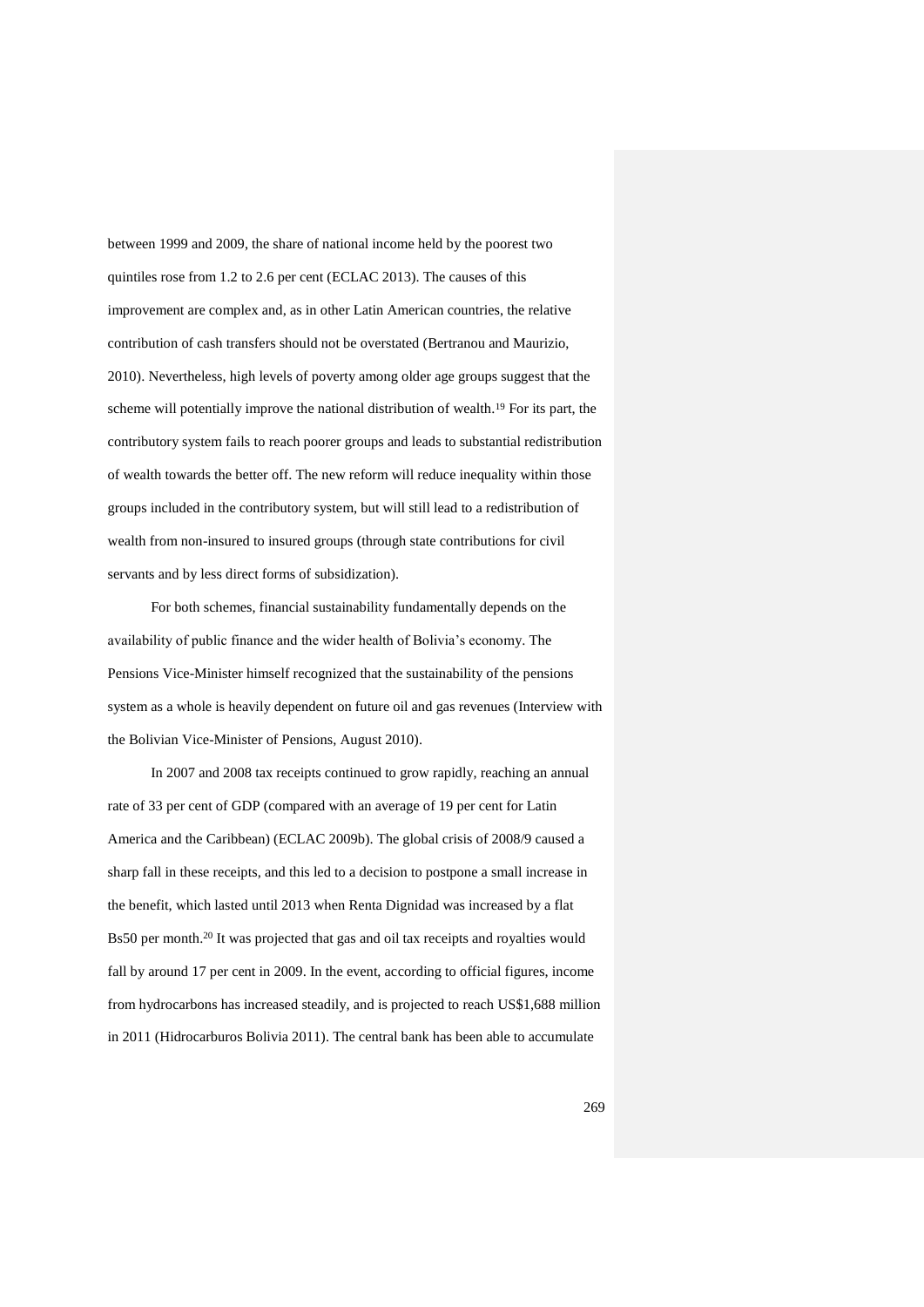substantial foreign reserves worth US\$7.8 billion in 2008. Although fears existed that these may quickly be depleted if the wider economic situation did not improve, Bolivian GDP growth in 2009 was 3.4 per cent and foreign reserves increased to US\$8.58 billion (ECLAC 2010a), rising to 5.2 per cent and 11.66 billion in 2012 (World Bank 2013). This means that the Morales administration has not been forced to be more selective about its public spending priorities than it has been in the past, nor has it been forced into making politically costly trade-offs between contributory and non-contributory pensions.

It is interesting to consider whether it is valid to portray the two pension schemes as fundamentally independent or as part of a single system. Both programmes were established by the same legislation in 1996, both were run by the same private contractors for a number of years and since the 2010 Pensions Law both are planned to be administered again by the state as part of a single system. In addition, both are heavily dependent on financial support from the state. In political terms, there were important links between Bonosol and the contributory pension reform, since the former was used to justify the lack of pension guarantee in the latter. More generally, by including Bonosol's creation and the 1996 contributory pension reform in a single bill, the government sought to reduce opposition to pension privatization. According to Katharina Müller, "the Bonosol scheme was primarily designed to complicate opposition to pension privatization" (Müller 2008: 165). It could therefore be argued that they form elements of a single two-pillar pension scheme, whereby the non-contributory safety net compensates for the lack of a guaranteed pension from the contributory pillar. While the 2010 reform was essentially targeted at the contributory scheme, it is referred to as a new Integrated Pension System (Sistema Integral de Pensiones, SIP), which includes the contributory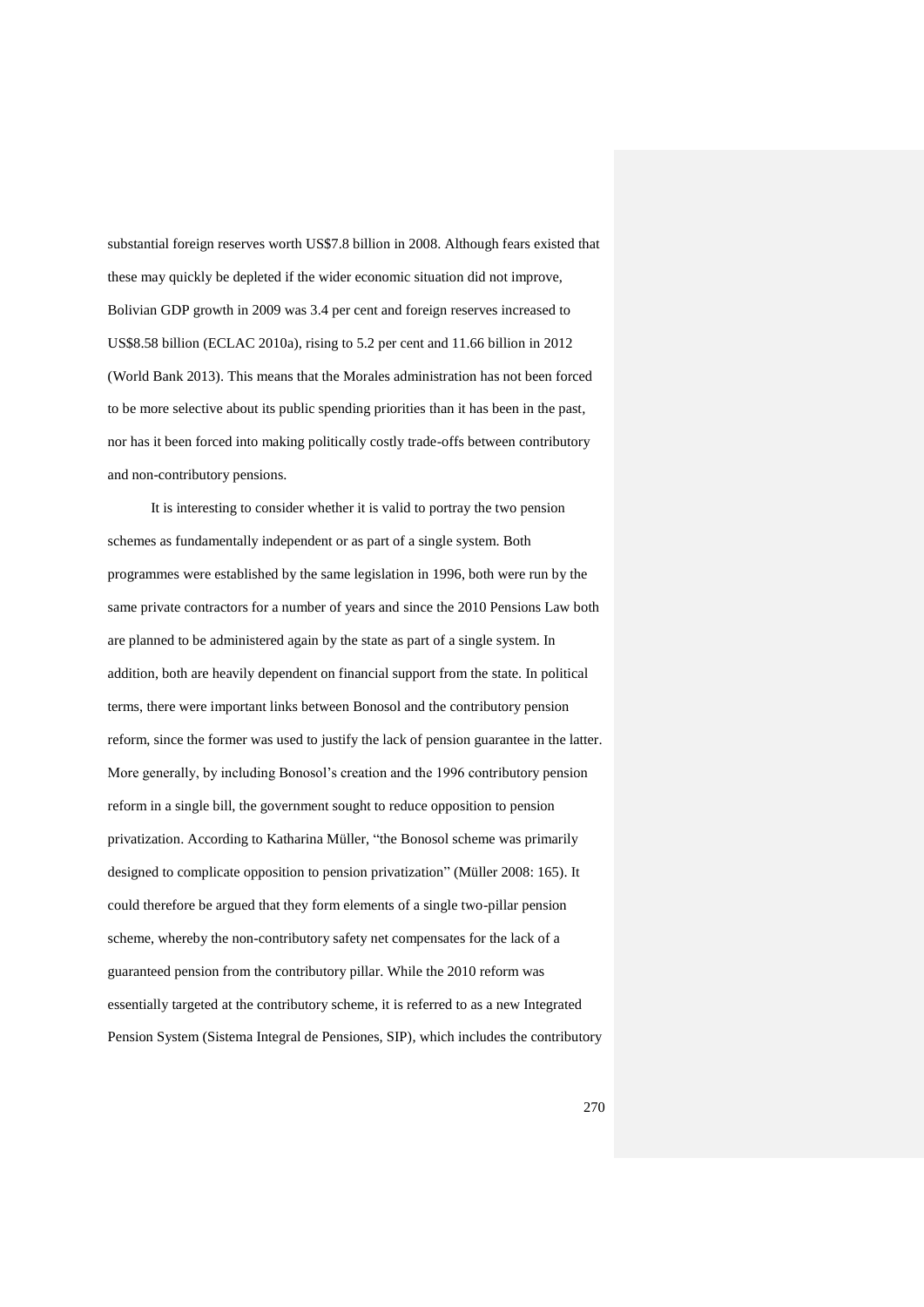scheme, a semi contributory solidarity element and a non-contributory universal pension (VPSF 2010). This is the reason why the government extols the virtues of the new system in terms of the solidarity transfer it provides from the richest to the poorest workers. In addition, this system aims to increase the coverage of the contributory system by opening it up and making it attractive to the self-employed, who can receive a modest pension with ten years of contributions.

Nevertheless, there are good reasons for viewing these schemes as essentially separate. First, the flow of funds between the capitalized accounts and the noncontributory system is limited. Second, there is little overlap between them in terms of their fundamental welfare and political objectives. The contributory pension scheme is mainly concerned with maintaining the political support of powerful groups of workers, with the development of local capital markets a secondary objective and old age income security barely registering as a third consideration. By contrast, Renta Dignidad is first and foremost a pro-poor welfare initiative, which also seeks to create a new social contract between more marginalized social groups and the state. As part of this, the two systems follow a different political logic. The contributory system has a long history and entrenched interests that guarantee its survival. By contrast, the universal pillar is the result of more recent political processes linked to legitimizing privatization (in the case of Bonosol) or tackling poverty and fostering social inclusion (in the case of Renta Dignidad). Whether this social contract survives the vicissitudes of the global economy remains very much to be seen.

In sum, Bolivia has made steady progress in the provision of income security in old age through two types of provision – one contributory, the other noncontributory – that were introduced in 1996 for very different purposes and obeying different priorities. The former followed neo-liberal reforms in the region that sought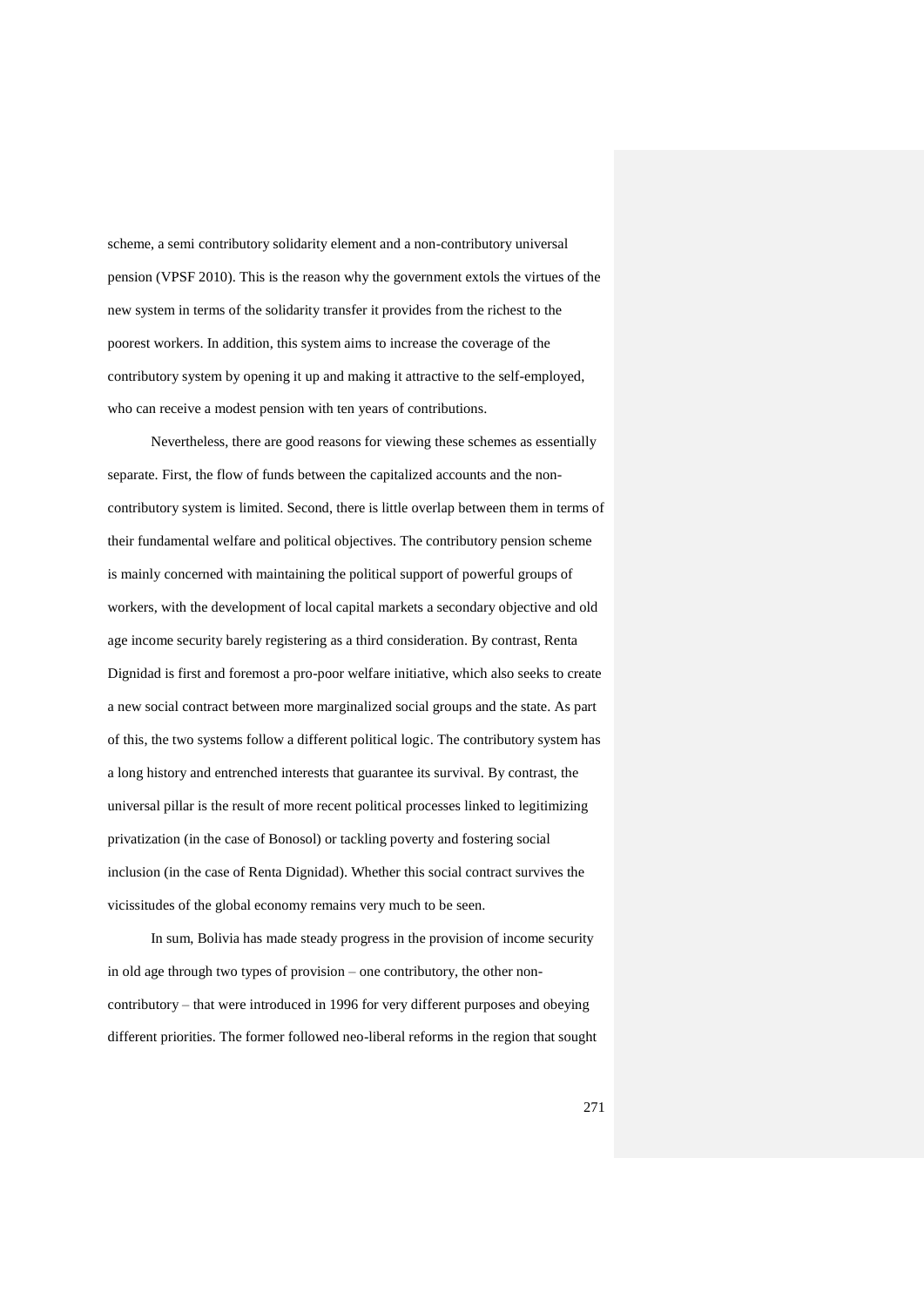to encourage the individualization of responsibility for financing old age pensions through a capitalized system that was supposed to free the state from funding obligations. In the event, state direct and indirect subsidies increased in the period following the introduction of this pension system. In the case of the non-contributory pension, a neo-liberal logic was also at play because it was provided as a sweetener in exchange for the privatization of state monopolies. Moreover, state commitment to the non-contributory pension between 1996 and 2005 was inconsistent.

The arrival to power of MAS at the end of 2005 led to a complex period of policy reform that has been gradually implemented since 2011. The new regime immediately established a new universal non-contributory pension scheme, Renta Dignidad, which was upgraded in terms of its reach and value of the benefit. Reform of the contributory system has been more complex, but was finally passed into law in 2010. In spite of demands from trade unions, the government has maintained the capitalized nature of this system, which has been in place since 1996. However, it has introduced a redistributive 'solidarity' element within contributory pensions and plans to increase the uptake of this type of pension among the self-employed, increasingly referring to both systems as part of an integrated whole.

The most obvious lesson for other developing countries is that noncontributory social pensions are a much more efficient means of meeting the welfare needs of older people than contributory schemes. Despite this, contributory pension schemes for privileged workers such as civil servants are ubiquitous, whereas large social pension schemes are few and far between. In countries where both exist, government spending on social pensions is usually a fraction of spending on contributory ones. The Bolivian experience also shows that contributory pension funds create powerful vested interests among privileged groups of workers who can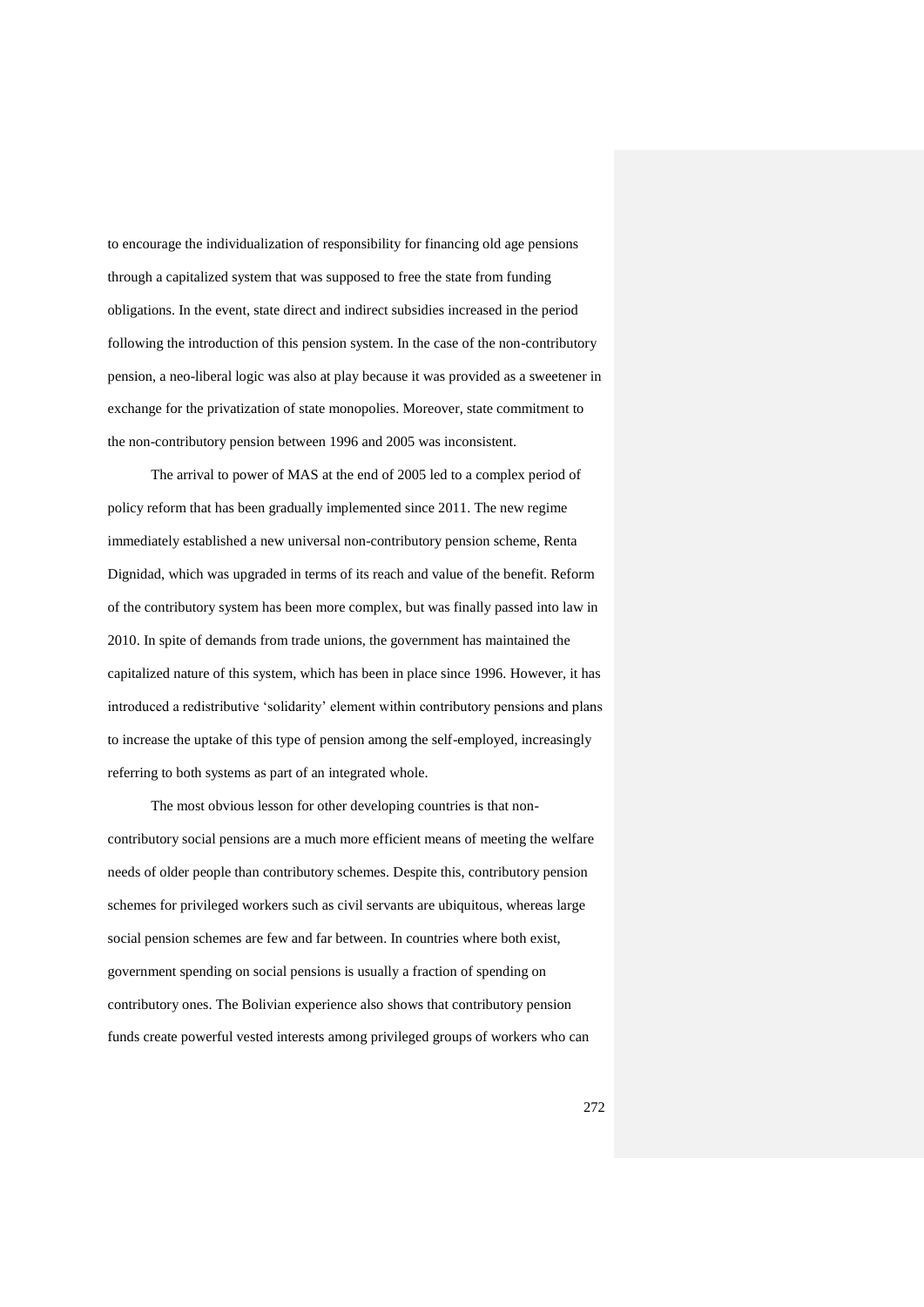resist substantial reforms, even under radical non-elite governments. Only six years

after Morales took office was the contributory system meaningfully modified,

although many of its essential features remain. Similarly, Lula in Brazil was able to

make little headway in reforming that country's costly and inequitable contributory

pension system (see Chapter 5 in this volume). Both Bolivia and Brazil have benefited

from increased fiscal resources which enabled the extension of social pensions

without threatening the vested interests of the contributory system. In many

developing countries, the scope to do this is limited.

#### **<H1>Notes</H1>**

l

<sup>1</sup> The authors would like to thank Gabriela Barriga from the Corporación Minera de Bolivia (COMIBOL), James Blackburn from HelpAge and Lola Paredes from Fundación Xavier Albó for their help in locating key sources of information, without which this article would not have been possible. <sup>2</sup> The figure of 62 per cent indigenous population is widely used in Bolivia by a government that presents itself as a government of the "indigenous majority". The figure emerged from the 2001 census that included a question on ethnic self-designation. This issue has caused much debate in a country where some argue that there is no basis for declaring that Bolivians constitute anything other than a single *mestizo* group (Toranzo Roca 2008), whereas others argue that the ethnic and cultural "blindness" that characterized the country's birth, and even the 1952 revolution, are responsible for the historical exclusion of the indigenous majority (Albó 2008).

<sup>3</sup> Poverty figures in Latin America show large variations depending on the measurement methodologies employed by the different international organizations such as the World Bank (WB) and the Economic Commission for Latin America and the Caribbean (ECLAC). In the case of Bolivia, moderate poverty ranges from 42.8 to 63.9 for 2004. In the case of extreme poverty, the figures are 23.9 and 34.7 per cent of the population respectively. See Helwege and Birch (2007). However, there seems to be agreement on the fact that Bolivia has seen a reduction in poverty in the last ten years (León 2008).

<sup>4</sup> The state pension promised pensions of around 30 per cent of a member's last five years' salary; the complementary funds offered 40 per cent. The early age of eligibility of benefits has to be understood in the context of a country with the second lowest life expectancy in Latin America and the Caribbean, which in 2010 was still 67 years (ECLAC 2013).

<sup>5</sup> Employers do make a 2 per cent contribution to a separate scheme for worker accident compensation. This compares to a 12.5 per cent contribution levied directly on workers.

<sup>6</sup> The two successful bidders were Invesco-Argentaria (Spain) and Banco Bilbao Vizcaya (BBV) (Spain). In 2000 BBV bought Invesco Argentaria and is now known as Banco Bilbao Vizcaya Argentaria (BBVA), which was required to sell its Bolivia pension operation to Zurich Financial Services. In Bolivia, they created pension funds known as AFP Previsión (that belongs to BBVA) and AFP Futuro (owned by the Zurich group).

<sup>7</sup> The first MAS government's 2008 new pension proposal was passed by Congress but never approved by a Senate that was in the hands of the opposition. That proposal made provision for the involvement of additional private firms in the administration of pension funds to deliver effective competition to the existing AFPs. However, since the resounding victory of MAS in December 2009, a new pension law was approved by the new plurinational assembly (Congress) and the Senate in 2010 that effectively removes private AFPs in favour of a single state administrator. The transition was originally planned to take place in the course of 2011, as established by the new Pensions Law. By 2013 this had not yet taken place, partly due to the opposition of the trade unions (Xinhua 2013).

**Formatted:** English (United Kingdom)